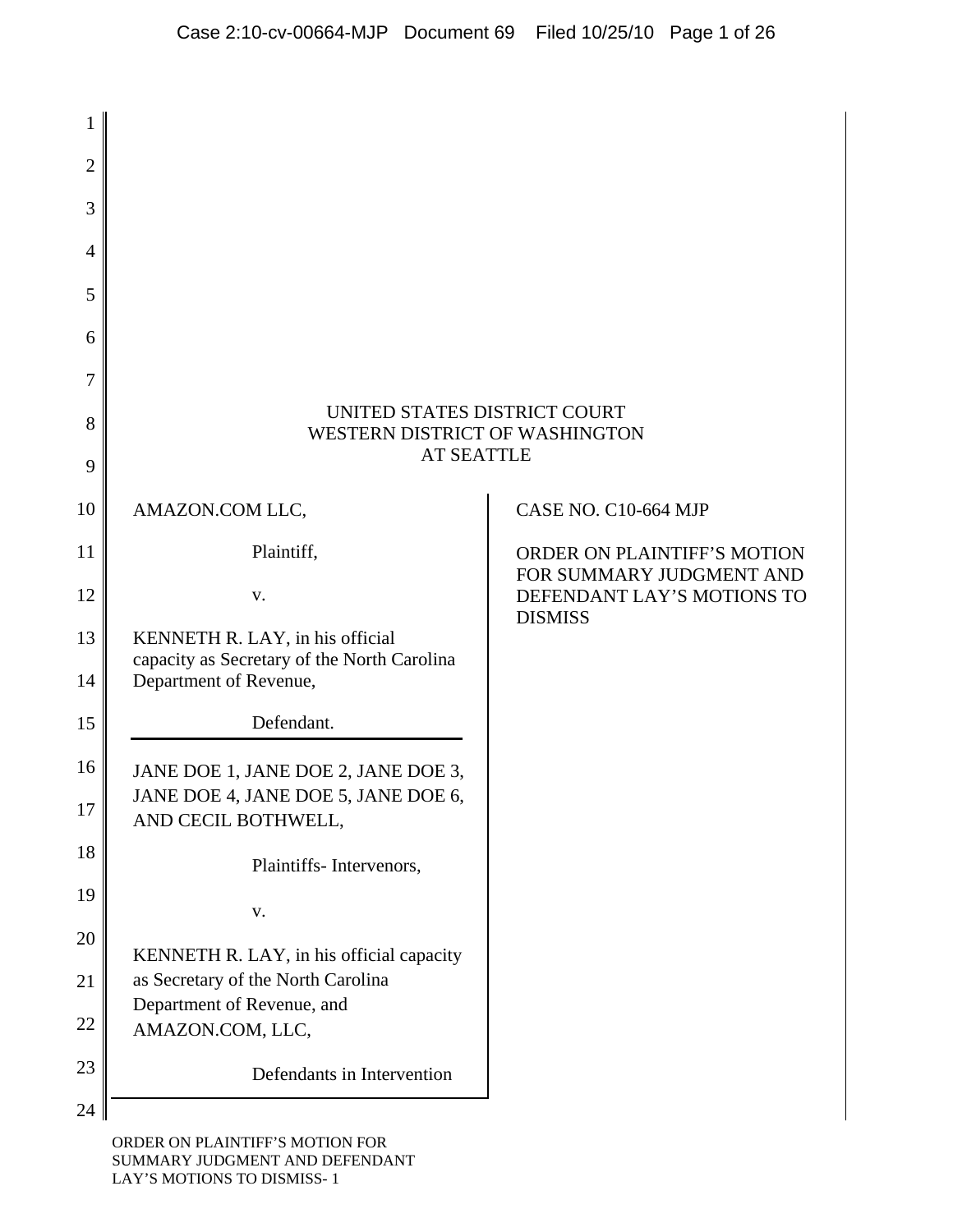1 2 3 4 5 6 7 8 9 The matter comes before the Court on Plaintiff Amazon.com LLC's ("Amazon") motion for summary judgment (Dkt. No. 44), Defendant Kenneth R. Lay's motion to dismiss Plaintiff's complaint (Dkt. No. 43), and motion to dismiss Plaintiffs-Intervenors' complaint in intervention (Dkt. No. 64). Having reviewed the motions, Intervenors' memoranda in support of the motion for summary judgment (Dkt. No. 48), the responses (Dkt. Nos. 52, 53, 65), Intervenors' memorandum in support of Plaintiff's opposition (Dkt. No. 51), the replies (Dkt. Nos. 54, 56, 67), the relevant filings in the record, and having heard oral argument on all three motions on October 13, 2010, the Court GRANTS Plaintiff's motion for summary judgment and DENIES Defendant's motions to dismiss.

10

### **Background**

11 12 13 14 15 16 17 Amazon.com LLC and the North Carolina Department of Revenue ("DOR") have long disputed whether Amazon must collect and remit North Carolina sales and use taxes. (Woodard Decl. ¶ 4.) Amazon has conducted nearly 50 million transactions with North Carolina residents from August 1, 2003 to February 28, 2010, apparently without collecting or remitting North Carolina sales and use taxes. (Galbreath Decl. ¶ 3.) Amazon and the DOR are presently locked in a dispute that implicates the First Amendment rights of Amazon's customers, including the Intervenors.

18 19 20 21 22 23 24 As part of an audit of Amazon, the DOR, whose secretary is Defendant Lay, sent a request on December 1, 2009 to Amazon seeking "'all information for all sales to customers with a North Carolina shipping address by month in an electronic format for all dates between August 1, 2003, and February 28, 2010." (Complaint ¶ 26.) Notably, the request was made as part of DOR's investigation of Amazon's tax liability, not its customers' tax liability. (See First Woodard Decl. ¶ 17; Dkt. No. 43 at 17.) In response, Amazon provided the DOR with "detailed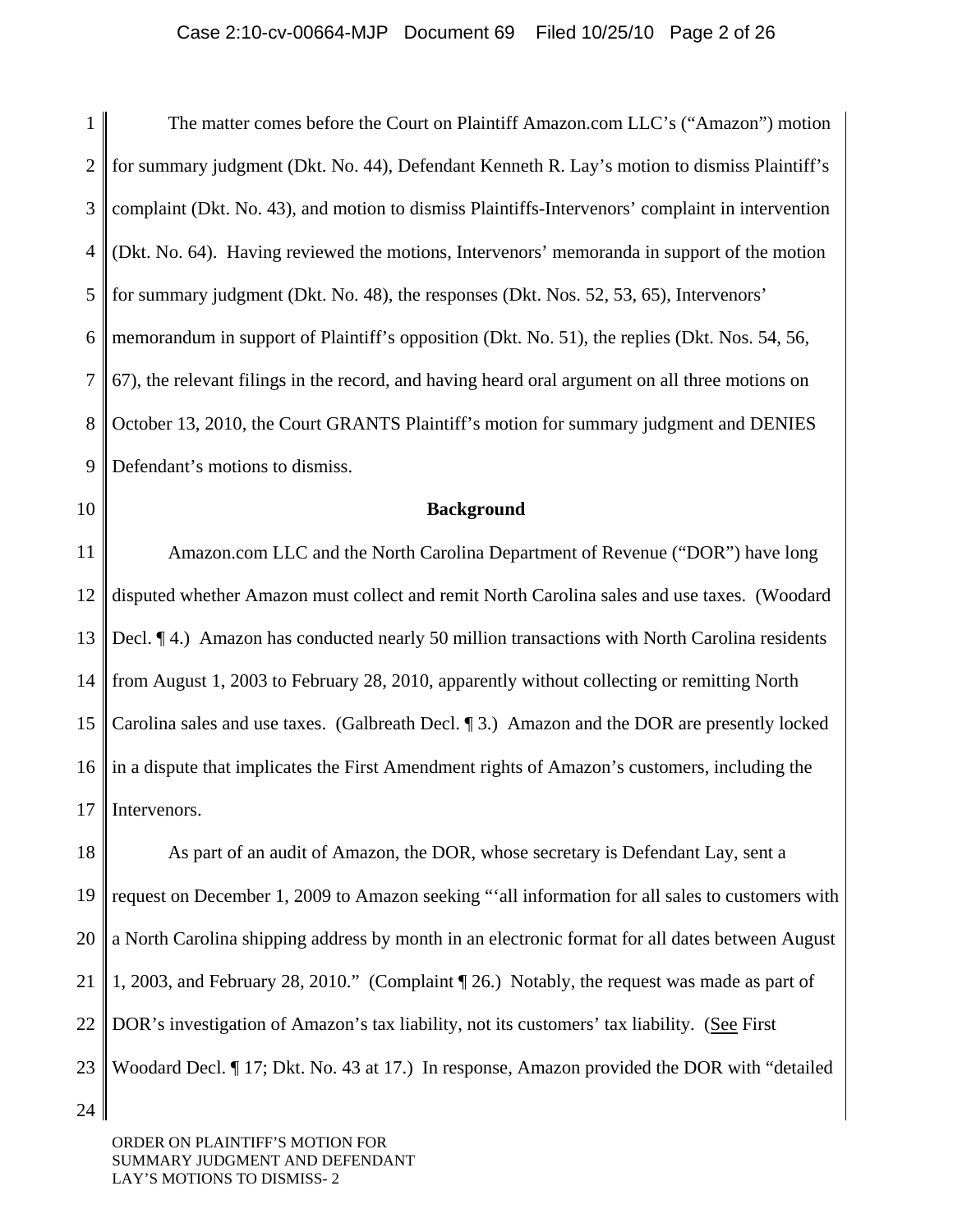1  $\mathcal{D}_{\mathcal{L}}$ 3 4 5 6 7 8 9 10 11 information about millions of purchases made by North Carolina customers during the relevant time period." (Id. ¶ 27.) Amazon provided the order ID number, seller, ship-to city, county, postal code, the non-taxable amount of the purchase, and the tax audit record identification. (Id.) In addition, Amazon provided the Amazon Specific Identification Number ("ASIN") for every purchase, a number which permits access to the specific and detailed description of the product. (Id. ¶ 28.) Amazon identifies products in its catalog and maintains its sales records using ASIN numbers, rather than more generic product codes. (Galbreath Decl. ¶ 8.) Collectively, this information permits the DOR to learn of the "title and description of every book, DVD, music selection, or other item purchased by the customer." (Compl. ¶ 28.) Amazon did not include the name, address, phone number, e-mail address or other personally identifiable information of any customer. (Id.  $\P$  29.)

12 13 14 15 16 17 18 19 20 21 22 On March 19, 2010, the DOR requested Amazon provide the "Bill to Name; Bill to Address (Street, City, State, and Zip); Ship to Name; Ship to Address (Street); [and] Product/item code or description." (Compl. ¶ 31; Dkt. No. 45 at 11.) The DOR reiterated its request for "all information for all sales to customers with a North Carolina shipping address." (Dkt. No. 45 at 11.) The DOR threatened that it would file a summons pursuant to North Carolina General Statute § 105-258 if Amazon did not comply. (Id.) In response, on April 19, 2009, Amazon filed a complaint in this Court and sent a letter to DOR explaining that it wished not to violate its customer's privacy rights by disclosing any personal identifiers. Amazon maintains that if the DOR obtains the information it seeks, it will possess all information necessary to know the expressive content of all purchases from Amazon by individual North Carolina residents. (Compl. ¶ 34.)

23

24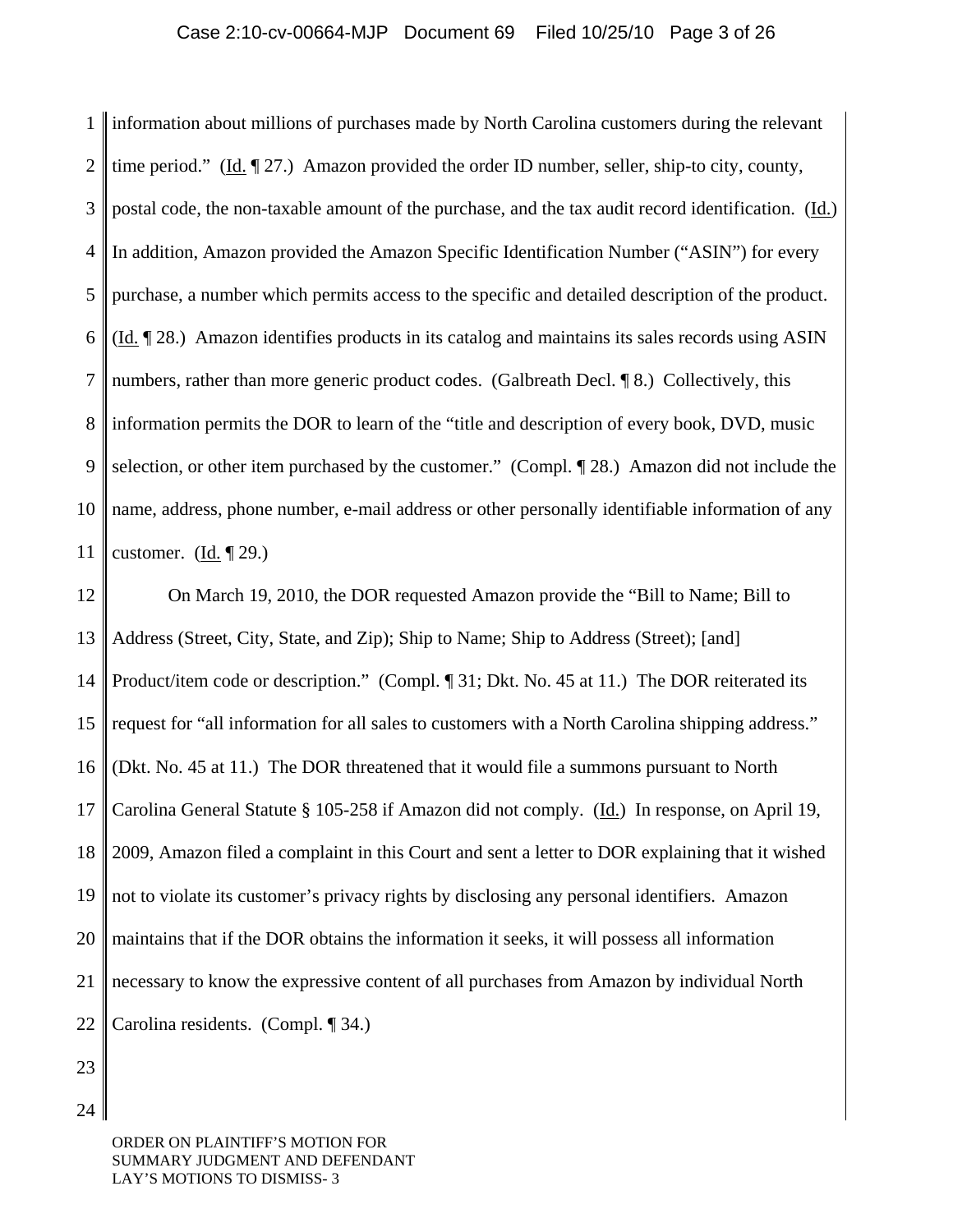1 2 3 4 5 6 7 8 9 10 11 12 13 14 15 16 17 18 19 20 21 After Amazon filed its complaint, the DOR sent a letter explaining that it "is not seeking information regarding the titles of books and CDs purchased by North Carolina customers." (Dkt. No. 45 at 17 (emphasis in original).) The DOR explained that the information "is not required in order for the Department to calculate the amount of sales or use tax properly due the State." (Id.) The DOR stated that it only requested "the name and bill to and ship to address for all sales to customers with a North Carolina shipping address" and "a general product code or description, for example, 'book.'" (Id.) Amazon contends that it only keeps product information in ASIN format. (Galbreath Decl. ¶ 8.) However, beginning in June 2008, Amazon developed a five-digit product tax code that includes a more generic product description, such as "general books," digital books, "candy," or "general food." (Second Woodard Decl. ¶ 11.) The DOR obtained information in this format from Amazon that was responsive to its requests. (Id.) On June 4, 2010, the DOR sent a third document request to Amazon. (Dkt. No. 45 at 18.) The request sought "additional information, as well as information previously requested and not provided about the business operations and tax reporting of Amazon.com." (Id.) DOR offered to return the initial data Amazon sent, including the ASIN, in exchange for more general product coder information. (Zapolsky Decl. ¶ 21; Woodard Decl. ¶ 16.) However, the DOR maintains that it "cannot simply return the disks provided because they contain significant additional information that the Department requires in order to determine Amazon's and its customers' North Carolina sales and use tax liability." (Woodard Decl.  $\P$  6.) The DOR now states that it has removed the data Amazon gave it from its computers, but that the CDs with the information are now stored in the Secretary Lay's desk.<sup>1</sup> (Fourth Woodard Decl.  $\P$  6-7; Lay Decl.  $\P$  4.)

22

 $\overline{a}$ 

 $24 \parallel$  $<sup>1</sup>$  At oral argument, counsel for Defendant advised that Mr. Lay's term as Secretary was</sup> due to expire within one week.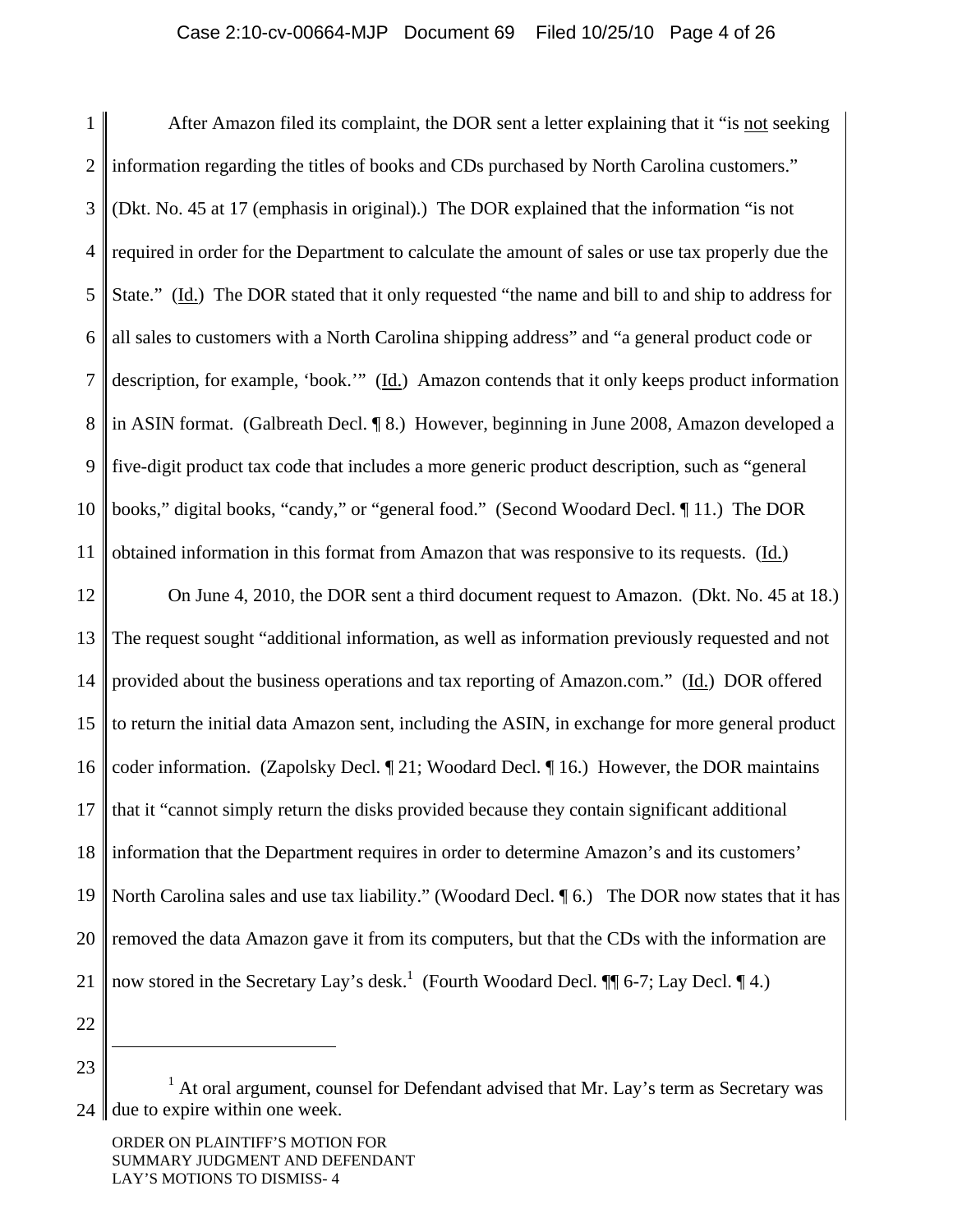1  $\mathcal{D}_{\mathcal{L}}$ 3 4 5 6 7 8 9 10 11 12 To calculate the proper sales tax, the DOR "routinely requires" general information about the product, the name and address of purchaser, the price, and the freight charges. (Woodard Decl. ¶ 8.) The name of the individual permits the DOR to determine if any exceptions to the sales or use tax apply. (Id.  $\P$  6.) Absent the name of the buyer, the DOR can calculate Amazon's tax liability with only the product description, the county in which the sale was made, and the price. (Woodard Decl. ¶ 15.) However, the DOR maintains that it cannot calculate the correct amount of Amazon's tax liability (including any exemptions) without the names and specific addresses of the purchasers and that it seeks always to "arrive at the correct amount of liability." (Second Woodard Decl. ¶ 7; Woodard Decl. ¶ 8.) Nevertheless, the DOR has stated that it can and "would assess taxes at the highest rate and it would then be up to Amazon to challenge the assessment and to establish that the exemptions or lower tax rate applied to some products." (Woodard Decl. ¶ 15.)

13 14 15 16 17 18 19 20 21 22 23 Amazon pursues two main claims: (1) that the First Amendment and Article 1, Sections 4 and 5 of the Washington State Constitution bar the revelation of the identities of its customers' purchases and any specifics as to the content of the purchases; and (2) that the Video Privacy Protection Act, 18 U.S.C. § 2710, bars compliance with the DOR's March 2010 request. (Compl. ¶¶ 40-56.) Amazon seeks a declaration "that, to the extent the March Information Request demands that Amazon disclose its customers' names, addresses or any other personal information, it violates the First Amendment and 18 U.S.C. § 2710." (Compl. at 14.) Amazon also asks for the same declaration with respect to the Washington State Constitution." (Id.) Represented by the American Civil Liberties Union, Jane Does 1-6 and Cecil Bothwell (collectively "Intervenors") obtained the Court's permission to intervene in this action and filed a complaint in intervention. (Dkt. No. 58; Dkt. No. 61.) The Intervenors allege the same basic

ORDER ON PLAINTIFF'S MOTION FOR SUMMARY JUDGMENT AND DEFENDANT LAY'S MOTIONS TO DISMISS- 5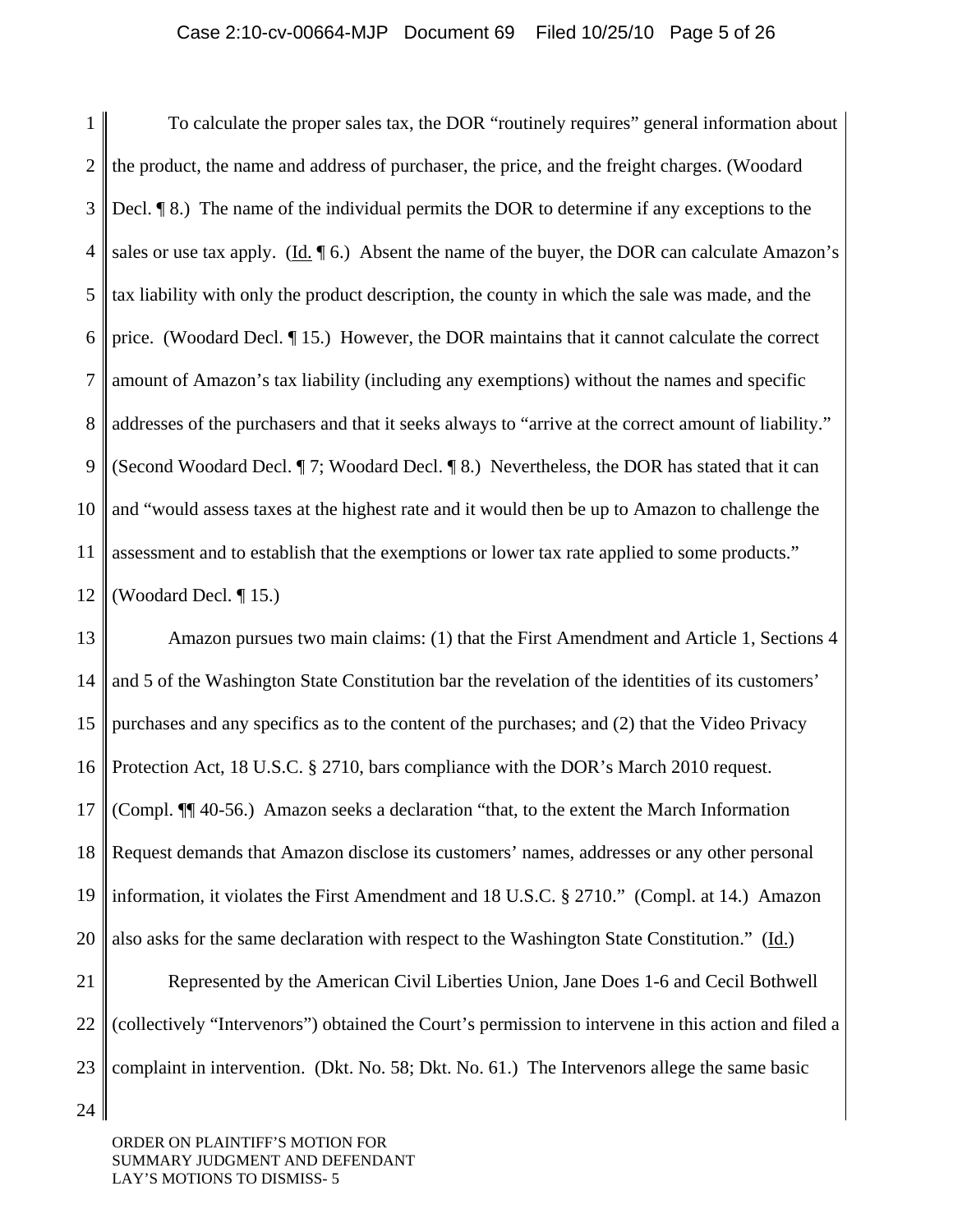# Case 2:10-cv-00664-MJP Document 69 Filed 10/25/10 Page 6 of 26

1  $\mathcal{D}_{\mathcal{L}}$ 3 4 5 6 7 8 9 10 11 12 13 14 15 16 17 18 19 20 21 22 23 24 facts, but add personal information regarding purchases they have made on Amazon and the fears they have that the government may track their purchases and their fear of buying more materials online. They pursue two claims: (1) one pursuant to the First and Fourteenth Amendments; and (2) one pursuant to the Video Privacy Protection Act. (Dkt. No. 61 at 29-31.) The relief the Intervenors seek is quite broad. Intervenors seek three forms of declaratory relief: (1) a declaration that the DOR's "demand for personally identifiable purchase records violates the free speech and privacy rights of Intervenors and other individuals in North Carolina"; (2) a declaration that the "DOR's policy and practice of issuing information document requests to out-of-state websites and other businesses that encompass constitutionally protected information violates the free speech and privacy rights of Intervenors and other individuals in North Carolina," and (3) a declaration that the "DOR's demand for the disclosure of personally identifiable customer information from Amazon concerning sales of video or audiovisual materials violates the Video Privacy Protection Act, 28 U.S.C. § 1710 [sic]." (Id. at 32.) Intervenors also seek three forms of injunctive relief. They desire an injunction: including but not limited to, a permanent injunction: prohibiting DOR from requesting that Amazon provide personally identifiable customer information or detailed information about the specific items purchased by Amazon customers; prohibiting DOR from receiving that information from Amazon; and ordering DOR to destroy or return any records or past uses of such records that it already has or may obtain containing detailed information about the items shipped to Amazon's North Carolina customers. (Id. at 32.) Intervenors seek a second injunction "prohibiting DOR from issuing information document requests that encompass constitutionally protected information about individuals' expressive and private activities; and ordering DOR to destroy or return any information it receives about individuals' expressive and private activities." (Id.) Intervenors lastly seek: appropriate injunctive relief, including, but not limited to, a permanent injunction: prohibiting Amazon from disclosing personally identifiable customer information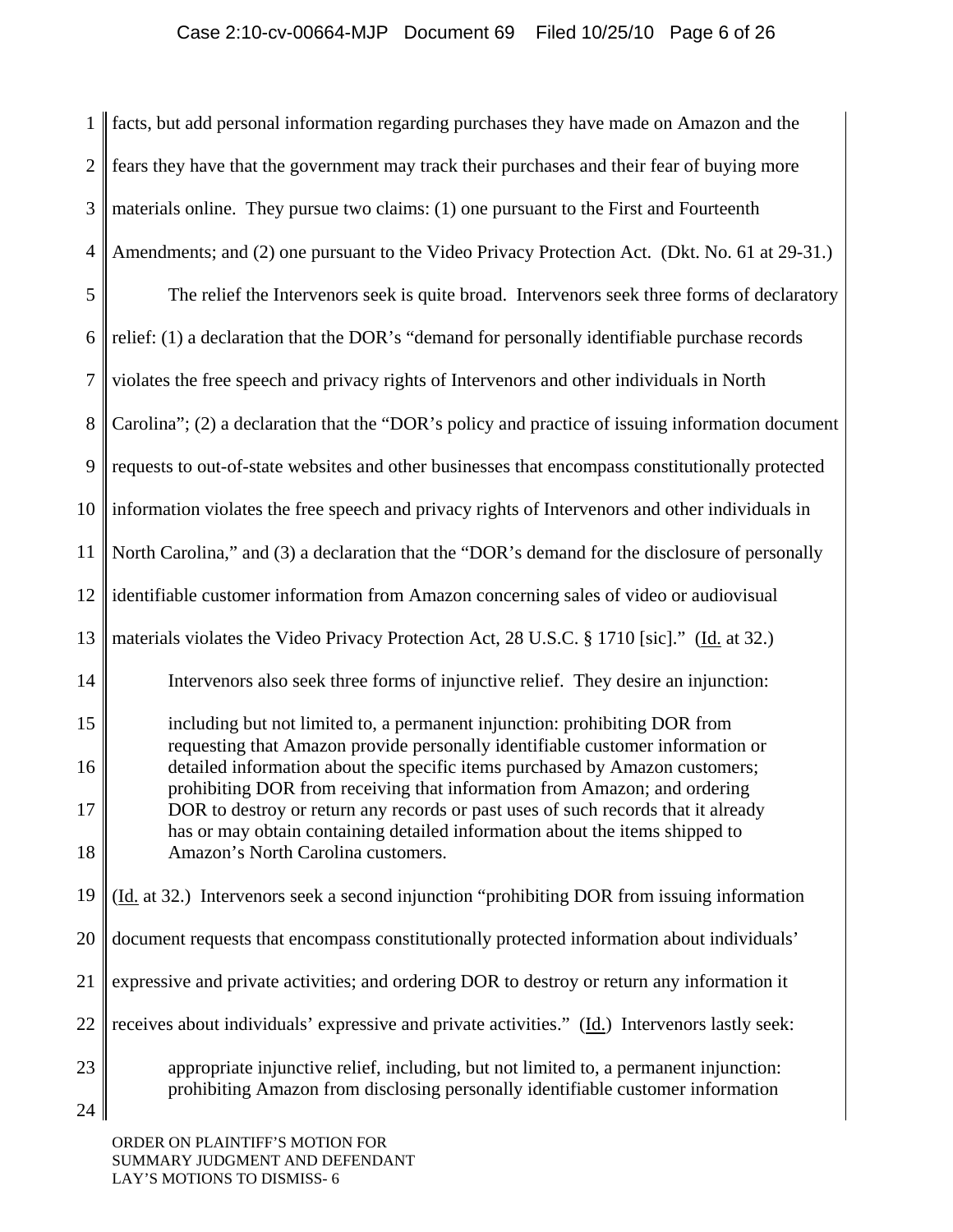1  $\mathcal{D}_{\mathcal{L}}$ 3 4 5 6 7 8 9 10 11 12 13 14 15 16 17 18 19 20 21 22 23 24 concerning sales of video or audiovisual material to DOR absent the receipt of informed, written consent from the affected customers or a warrant, grand jury subpoena, or court order permitting such disclosure; prohibiting DOR from receiving personally identifiable customer information concerning sales of video or audiovisual material absent the receipt of informed, written consent from the affected customers or a warrant, grand jury subpoena, or court order permitting such disclosure; and prohibiting DOR from issuing future information document requests that call for the disclosure of personally identifiable customer information concerning the sales of video or audiovisual material absent the receipt of informed, written consent from the affected customers or a warrant, grand jury subpoena, or court order permitting such disclosure. (Id. at 33.) On July 15, 2010, Amazon filed a motion for summary judgment three days after the DOR filed a motion to dismiss. (Dkt. Nos. 43, 44.) The ACLU filed amicus briefs in support of Amazon in both motions. (Dkt. Nos. 48, 51.) On August 16, 2010, the Intervenors filed their complaint in intervention, which the DOR moved to dismiss on September 2, 2010. (Dkt. Nos. 61, 64.) The Court heard oral argument on October 13, 2010 on all three motions. **Analysis** The Court addresses the jurisdictional attacks made by the DOR before turning to the merits of Amazon's motion for summary judgment. The DOR challenges the Court's jurisdiction over both Amazon's and the Intervenors' complaints. It asserts that: (1) the claims are not ripe because no harm has been suffered and because no tax summons has issued; (2) the Tax Injunction Act bars the proceedings; and (3) comity requires the Court not to exercise jurisdiction. The DOR also makes a jurisdictional attack to the Intervenors' Video Privacy Protection Act claim, which the Court addresses before its analysis of the merits of Amazon's claims. A. Standard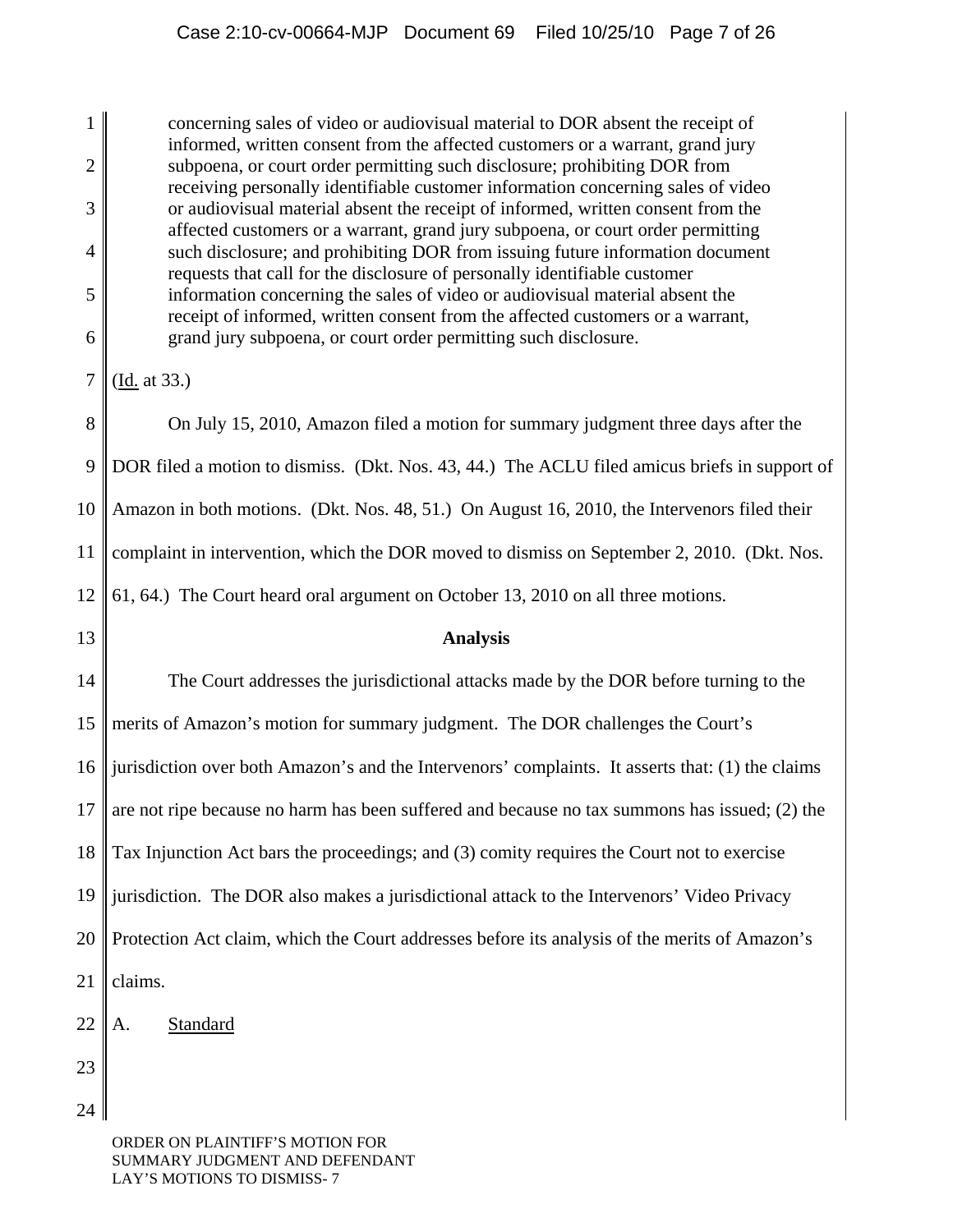### Case 2:10-cv-00664-MJP Document 69 Filed 10/25/10 Page 8 of 26

1 2 3 4 5 On a motion to dismiss under Rule  $12(b)(1)$ , "the district court is not confined by the facts contained in the four corners of the complaint—it may consider facts and need not assume the truthfulness of the complaint." Americopters, LLC v. Fed. Aviation Admin., 441 F.3d 726, 732 n.4 (9th Cir. 2006). The Court "need not presume the truthfulness of the plaintiffs' allegations." White v. Lee, 227 F.3d 1214, 1242 (9th Cir. 2000).

6 7 8 9 10 11 12 13 14 15 16 17 Summary judgment is proper if the pleadings, depositions, answers to interrogatories, admissions on file, and affidavits show that there are no genuine issues of material fact for trial and that the moving party is entitled to judgment as a matter of law. Fed. R. Civ. P. 56(c). Material facts are those "that might affect the outcome of the suit under the governing law." Anderson v. Liberty Lobby, Inc., 477 U.S. 242, 248 (1986). The underlying facts are viewed in the light most favorable to the party opposing the motion. Matsushita Elec. Indus. Co. v. Zenith Radio Corp., 475 U.S. 574, 587 (1986). The party moving for summary judgment has the burden to show initially the absence of a genuine issue concerning any material fact. Adickes v. S.H. Kress & Co., 398 U.S. 144, 159 (1970). Once the moving party has met its initial burden, the burden shifts to the nonmoving party to establish the existence of an issue of fact regarding an element essential to that party's case, and on which that party will bear the burden of proof at trial. Celotex Corp. v. Catrett, 477 U.S. 317, 323-24 (1986).

18 B. Ripeness

19 20 DOR seeks dismissal on the theory that Amazon and the Intervenors have suffered no harm and their claims are not ripe. This argument is not correct.

21 22 23 24 "[A] reasonable threat of prosecution, for standing purposes, dispenses with any ripeness problem." LSO, Ltd. v. Stroh, 205 F.3d 1146, 1156 (9th Cir. 2000). "Courts have long recognized that [o]ne does not have to await the consummation of threatened injury to obtain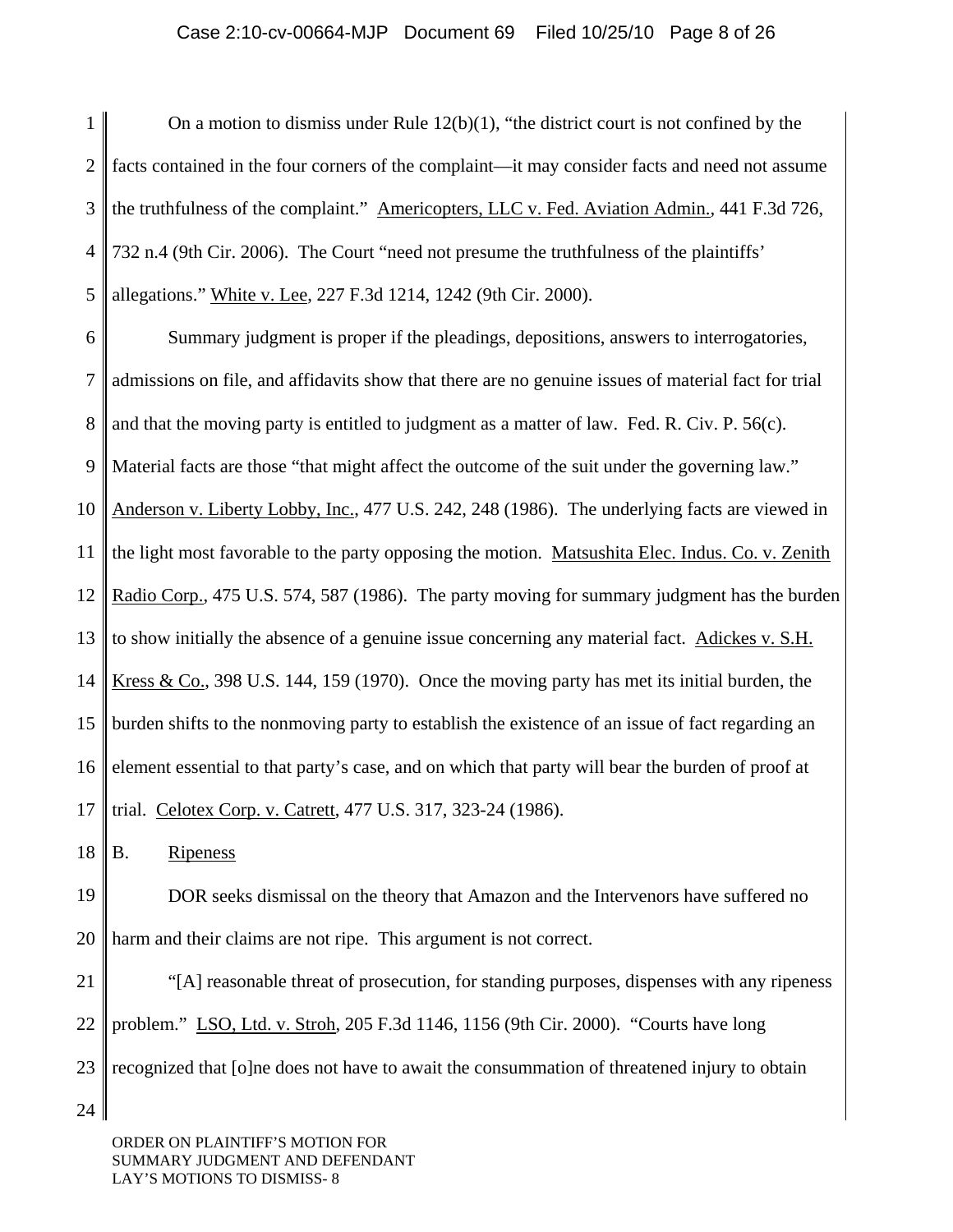1  $\mathcal{D}_{\mathcal{L}}$ 3 4 5 6 7 preventive relief." California Pro-Life Council, Inc. v. Getman, 328 F.3d 1088, 1094 (9th Cir. 2003) (quotation omitted). This is so "[p]articularly in the First Amendment-protected speech context, [where] the Supreme Court has dispensed with rigid standing requirements." Id. As the Ninth Circuit recently held, "[i]n the context of First Amendment speech, a threat of enforcement may be inherent in the challenged statute, sufficient to meet the constitutional component of the ripeness inquiry." Wolfson v. Brammer, 616 F.3d 1045, 1059 (9th Cir. 2010) (citing Arizona Right to Life Political Action Comm. v. Bayless, 320 F.3d 1002, 1006 (9th Cir. 2003)).

8 9 10 11 12 13 14 15 16 17 18 19 20 21 22 Here, Amazon seeks to avoid disclosing the names of its North Carolina customers on the grounds that doing so would violate the customers' First Amendment rights. This is so, Amazon alleges, because the DOR already possesses detailed information about Amazons' customers' purchases of expressive material, such that any revelation of identities would permit the government to peer into and track North Carolina residents' literary, audio, and visual habits. DOR continues to request information that threatens these rights and it has suggested it will try to enforce the tax laws against individuals, such as the Intervenors, if Amazon does not comply. (Woodard Decl. ¶ 17.) As the declarations from the Intervenors make clear, the fear of disclosure of their reading, watching, and listening habits poses an imminent threat of harm and chill to the exercise of First Amendment rights. (Dkt. Nos. 24-29, 48-1.) There is thus sufficient threat of enforcement to make the matter ripe for adjudication. See Getman, 328 F.3d at 1094. The DOR's argument that the claims are not ripe because no tax summons has issued ignores that First Amendment claims are generally ripe "when the threatened enforcement effort implicates First Amendment rights. . . ." <u>Bayless</u>, 320 F.3d at 1006. The claims are ripe. C. Tax Injunction Act as to Amazon

23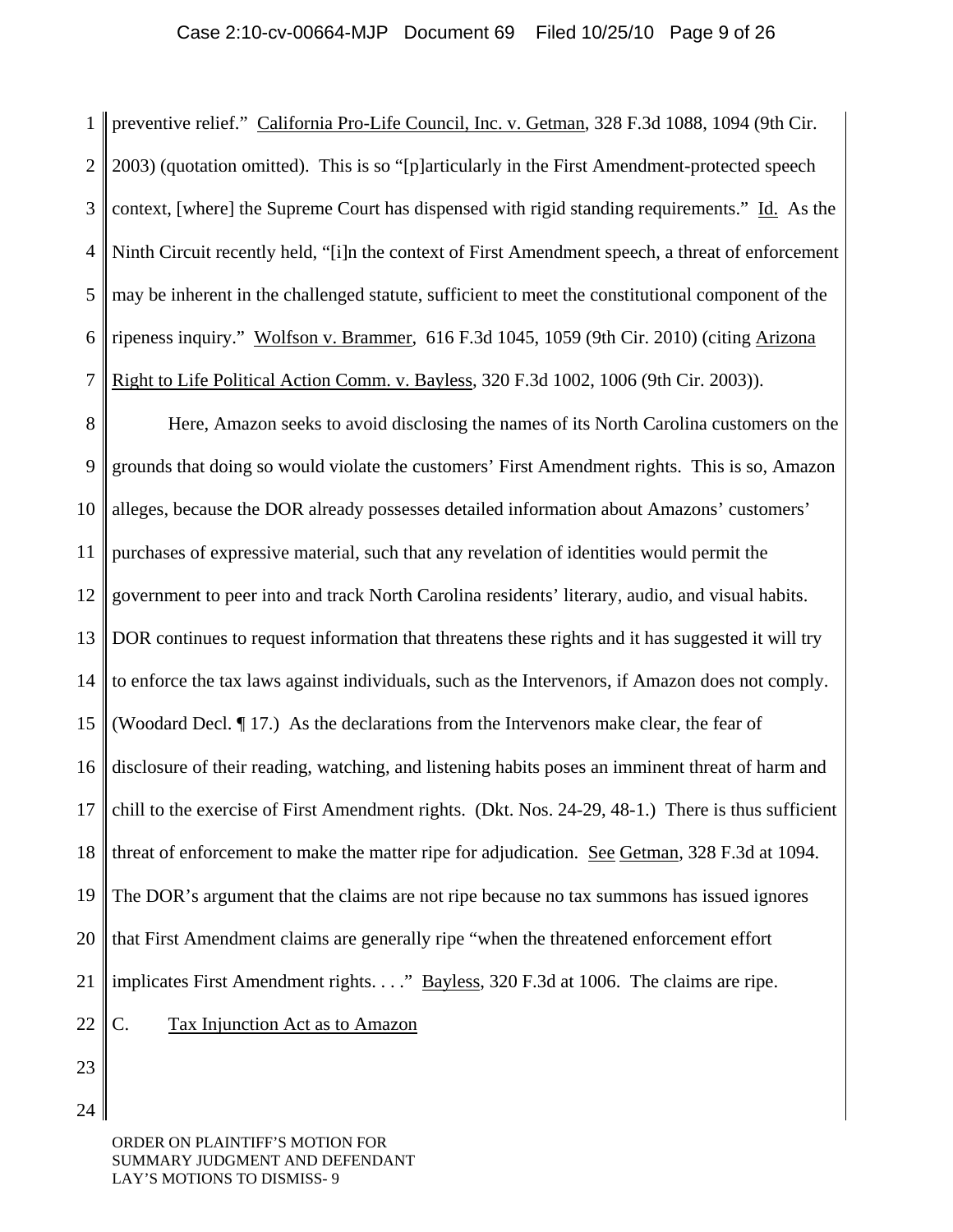1 2 The DOR argues that Amazon's complaint violates the Tax Injunction Act and that the Court lacks jurisdiction. The Court disagrees.

3 4 5 6 The Tax Injunction Act precludes jurisdiction where: (1) the court is asked to "enjoin, suspend, or restrain the assessment, levy or collection of any tax under State law"; and (2) "where a plain, speedy and efficient remedy may be had in the courts of such State." 28 U.S.C. § 1341. Both elements must be satisfied for the Act to apply.

7 8 9 10 11 12 13 14 15 16 17 18 19 The Tax Injunction Act bars district courts from "issuing an injunction enjoining the collection of state taxes" and from "issuing a declaratory judgment holding state tax laws unconstitutional." California v. Grace Brethren Church, 457 U.S. 393, 408 (1982). The Supreme Court has held the Act "proscribes interference only with those aspects of state tax regimes that are needed to produce revenue – i.e., assessment, levy, and collection." Hibbs v. Winn, 542 U.S. 88, 105 n.7 (2004). In Hibbs the Court affirmed jurisdiction over a suit brought by Arizona taxpayers who sought to enjoin the state's use of tax credits for religious schools under the Establishment Clause. The Court held that a suit "not seeking to stop the collection (or contest the validity) of a tax imposed on plaintiffs . . . [was] outside" the Act's purview. Id. at 104. The Court also held that "assessment" is the official recognition of liability that triggers the levy and collection of state taxes. Id. at 101-02. The Court noted that prior Supreme Court cases finding the Act applicable "involved a plaintiff who mounted federal litigation to avoid paying state taxes (or to gain a refund of such taxes)." Id. at 106.

20 21 22 23 The Hibbs Court provides a two-step process to assess the application of the Act. First, the Court is to consider closely the nature of the relief requested. Hibbs, 542 U.S. at 99. Second, the Court is to consider whether the relief will enjoin, suspend, or restrain the assessment, levy, or collection of state taxes. Id.

24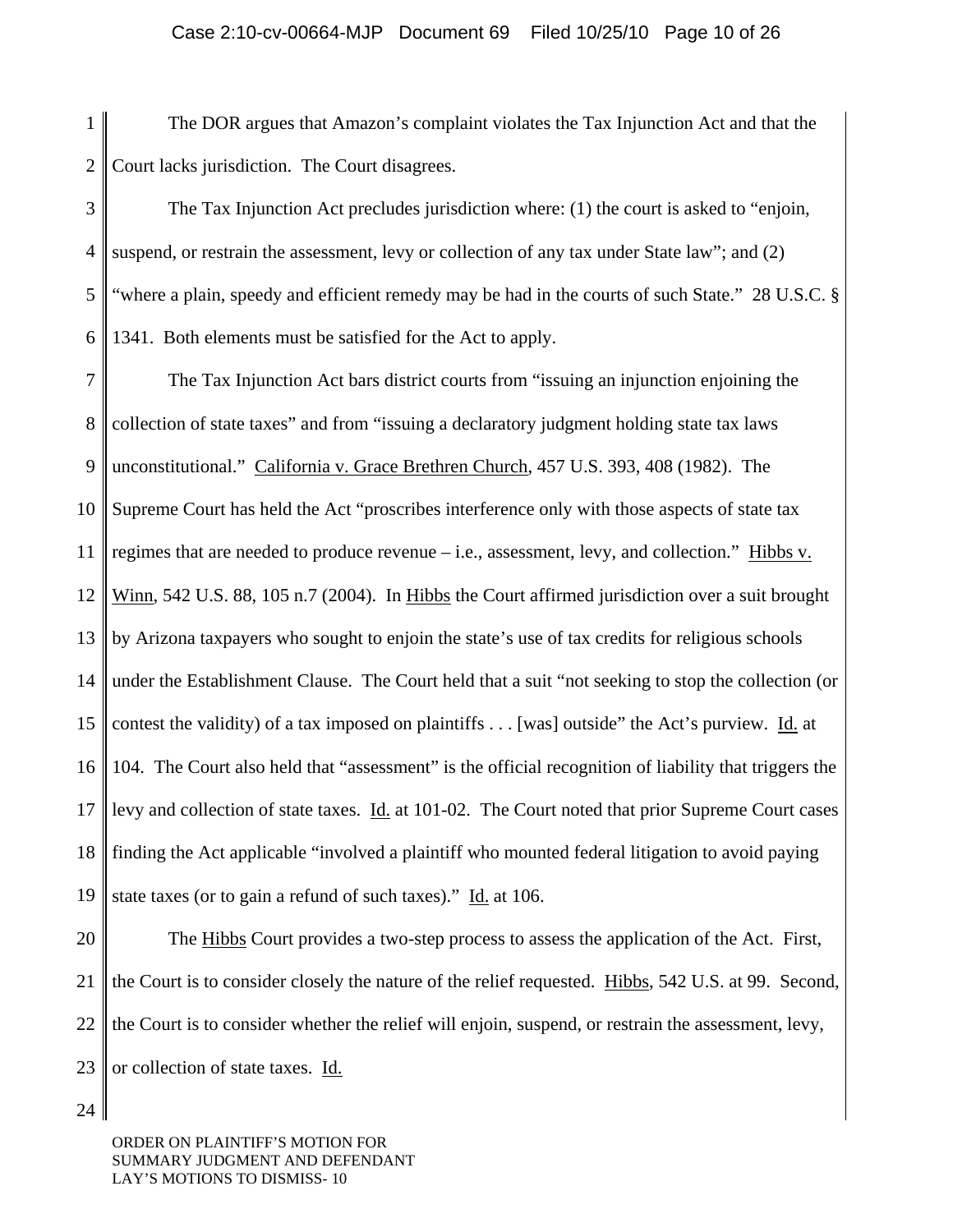### Case 2:10-cv-00664-MJP Document 69 Filed 10/25/10 Page 11 of 26

1 2 3 4 5 6 7 8 As an initial matter, the Court makes clear its inquiry focuses solely on whether the relief Amazon requests will impede the DOR in assessing or collecting a tax from Amazon. This narrow focus is the result of the fact the DOR made its request of Amazon solely in the context of a tax audit of Amazon, not its customers. (See Woodard Decl. ¶ 17; Dkt. No. 43 at 17.) Any inquiry as to whether North Carolina residents owe taxes is hypothetical. (Dkt. No. 43 at 16; Woodard Decl.  $\P$  11-12 (reaffirming that the audit is of Amazon only),  $\P$  17 (stating that "the Department is also collecting use tax data in the event a decision is made to allocate resources to assess use taxes against North Carolina customers . . ." (emphasis added).)

9 10 11 12 13 14 15 16 17 18 19 20 21 22 23 The relief sought by Amazon does not require the Court to enjoin, suspend, or restrain the assessment, levy or collection of tax. Amazon has provided DOR with information as to every sale within the time period requested, including the name of the city, county, and postal code for each shipment, a detailed description of the product, and the total amount paid. (Zapolsky Decl. at 3-4, ¶ 10; Galbreath Decl. at 2-3, ¶ 7.) According to DOR's own explanation of North Carolina law, this permits it to calculate the tax rate because it possesses the type of good, the county to which the item was shipped, and the date. (Woodard Decl. ¶¶ 4-5, 8.) Amazon's proposed declaratory judgment would exempt Amazon from turning over the "names, addresses or any other personal information" of its customers. (Dkt. No. 1 at 14.) This only implicates DOR's ability to determine whether an exemption applies to any particular transaction that would alleviate some tax burden on Amazon. (Woodard Decl. ¶. 6.) While this may frustrate the DOR's desire to provide a proper calculation of the exact tax owed by Amazon, the DOR has admitted that any lack of names does not impede a tax assessment. The DOR has stated that it can and will impose a tax on Amazon, and that it will simply be up to Amazon to seek a lower tax rate. (Woodard Decl. ¶ 15; Motion to Dismiss at 17 ("In lieu of proceeding with a summons

24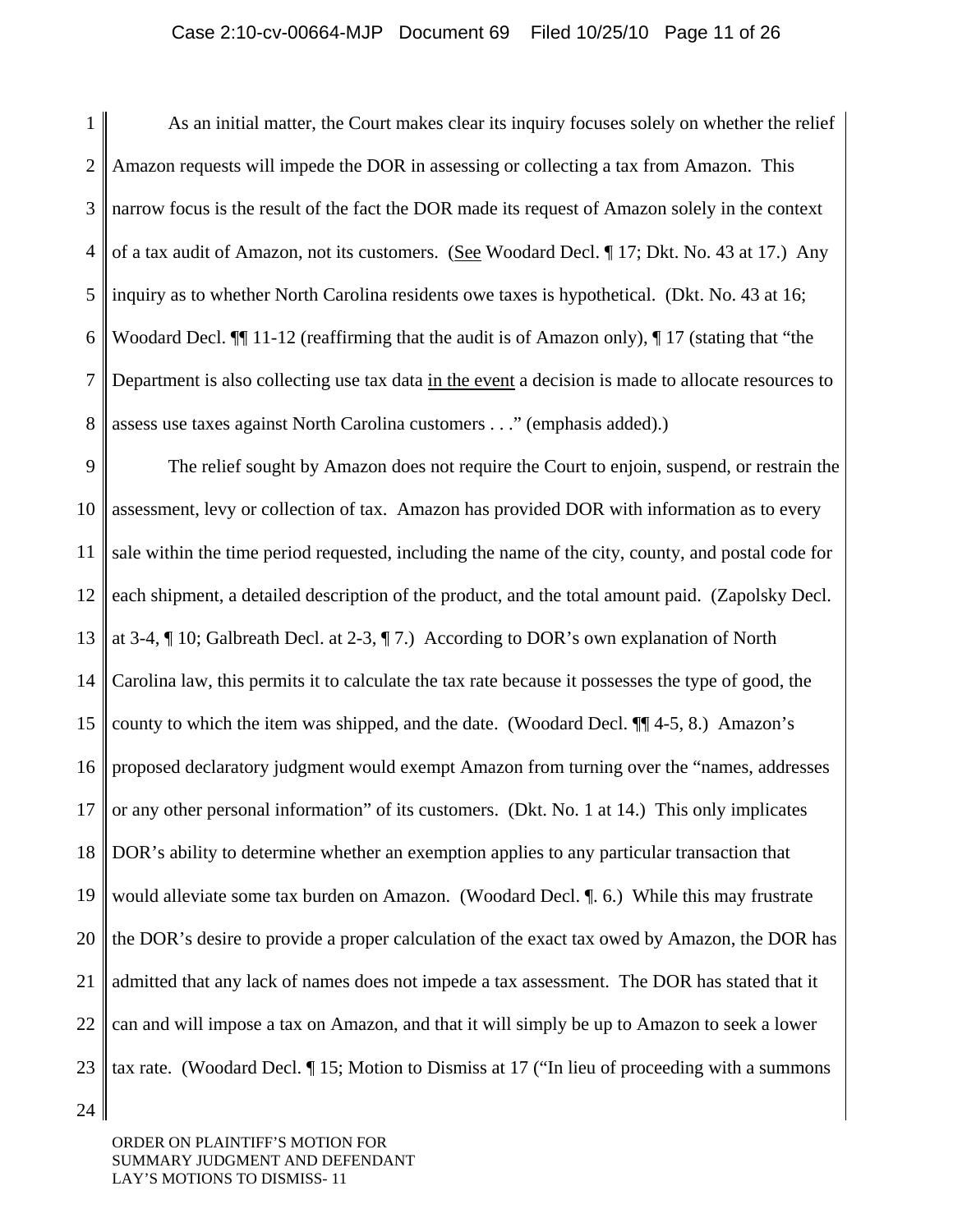1  $\mathcal{D}_{\mathcal{L}}$ 3 4 5 enforcement action, NC Revenue could proceed to issue a sales tax assessment against Amazon, assessing tax on all transactions at the highest right.").) The DOR's stated position moots its argument that the declaratory relief would impede its assessment of Amazon's tax liability—the sole focus of the matter before the Court. The Court DENIES the DOR's motion to dismiss Amazon's complaint under the Tax Injunction Act.

6 7 8 9 10 11 12 13 14 15 DOR argues that the recent Supreme Court case in Levin v. Commerce Energy, Inc., 130 S.Ct. 2323 (2010) supports a contrary view. In that case, the Court held the Tax Injunction Act barred a request for declaratory and injunctive relief to stop tax exemptions enjoyed by certain sellers of natural gas on the grounds that it violated the Commerce and Equal Protection Clauses. Id. at 2328-29. Such a broad request for relief does not exist here. Amazon's request does not implicate the validity of North Carolina's tax scheme. The requested relief also does not impinge on the assessment or collection of taxes. It is a narrowly-tailored request for relief to avoid turning over information that is unnecessary for the DOR to possess in order to calculate Amazon's tax liability. Commerce Energy is distinguishable and does not support the DOR's position.

16 17 18 19 20 21 22 23 DOR relies heavily on another case that is distinguishable: Blangeres v. Burlington Northern, Inc., 872 F.2d 327, 328 (9th Cir. 1989) (per curiam). In Blangeres, a four paragraph per curiam opinion, the court held the Tax Injunction Act barred a suit by employees who sought to enjoin their employer from giving employment records to two state taxing authorities. Id. In affirming the applicability of the Tax Injunction Act, the court noted that the taxing authorities wanted this specific information and made a showing that this was the only way to obtain it. Here, however, the DOR's document request to Amazon is not part of an investigation of North Carolina residents' tax liability, and the DOR has not made a showing that its investigation of

24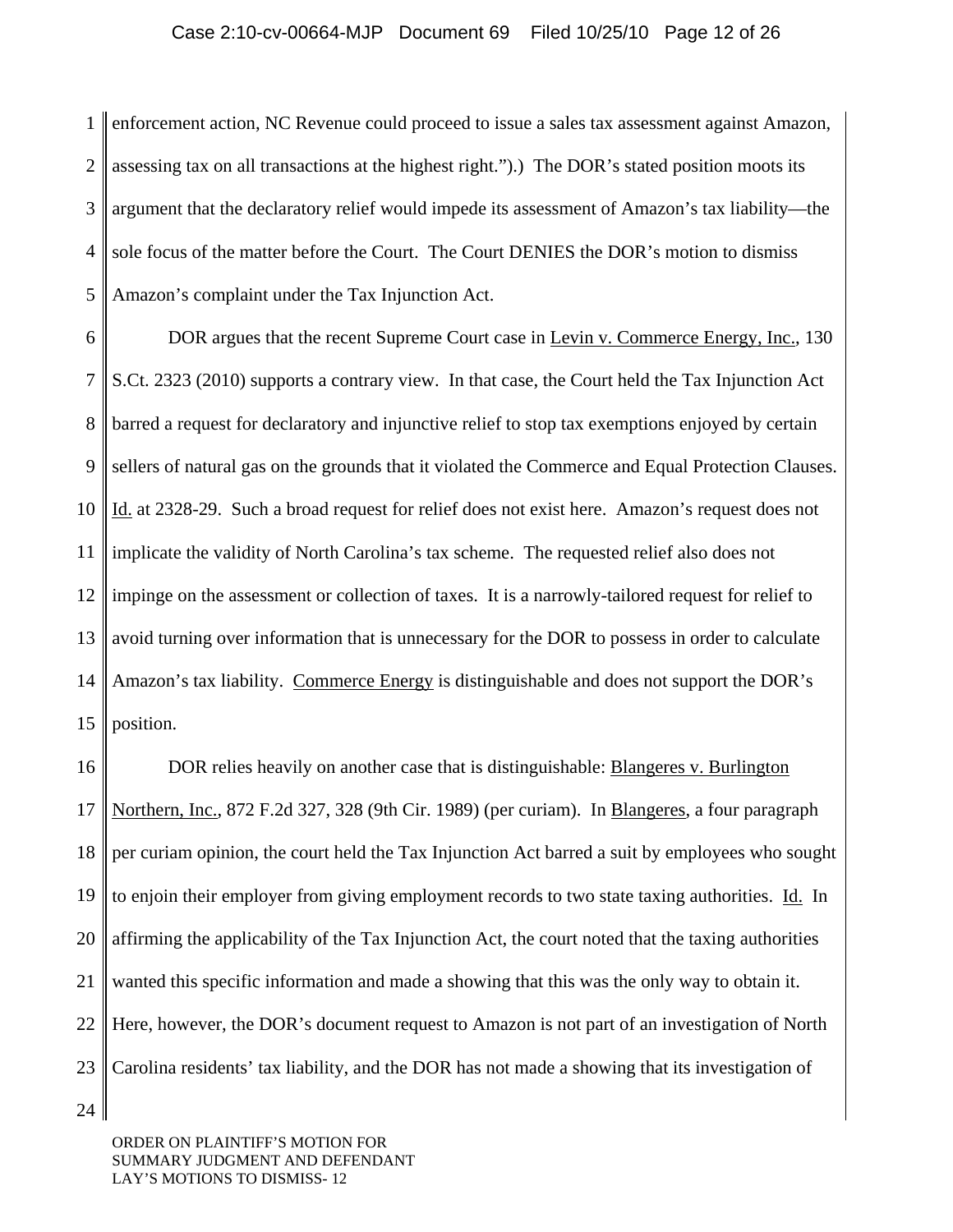1  $\mathcal{D}_{\mathcal{L}}$ Amazon is the only way to acquire such information. Blangeres does not impact the Court's decision.

3 4 5 The Court does not discuss the adequacy of the state remedies (the Act's second element). However, as explained below, the state law remedy is not adequate. This is an independent reason to deny the DOR's motion to dismiss on this issue.

6 D. Tax Injunction Act as to Intervenors

7 8 9 Although some of the Intervenors' requests for relief run afoul of the Tax Injunction Act, the Act does not apply because there is no adequate state remedy. The Court examines the declaratory relief Intervenors seek before looking at the Injunctive relief requested.

10 11 12 13 14 15 16 17 18 19 20 21 22 The declaratory relief Intervenors seek largely avoids implicating the Tax Injunction Act. The first request asks the Court to find the DOR demand for "personally identifiable purchase records" violates the First Amendment. (Dkt. No. 61 at  $32 \, \text{T}$  a.) This request is similar to Amazon's request and does not impede DOR's ability to assess or collect any taxes due from Amazon. It falls outside the scope of the Act. Similarly, Intervenors' request for a declaration that the personally identifiable information related to audiovisual and video materials is improper does not run afoul of the Tax Injunction Act. (Id. at ¶ e.) However, Intervenors' request for a declaration that DOR's policy of requesting information from unnamed out-of-state websites does implicate and potentially hamper DOR's ability to assess and collect its taxes. (Id. at  $\P$  c.) The request is vague and difficult to surmise in scope. In their argument, Intervenors contend that they are only seeking relief from the forced revelation of individuals' names and address in combinations with product purchase information. (Dkt. No. 65 at 14.) Intervenors' actual pleadings, however, do not match their argument. Reading the pleadings liberally, the Court is

23 24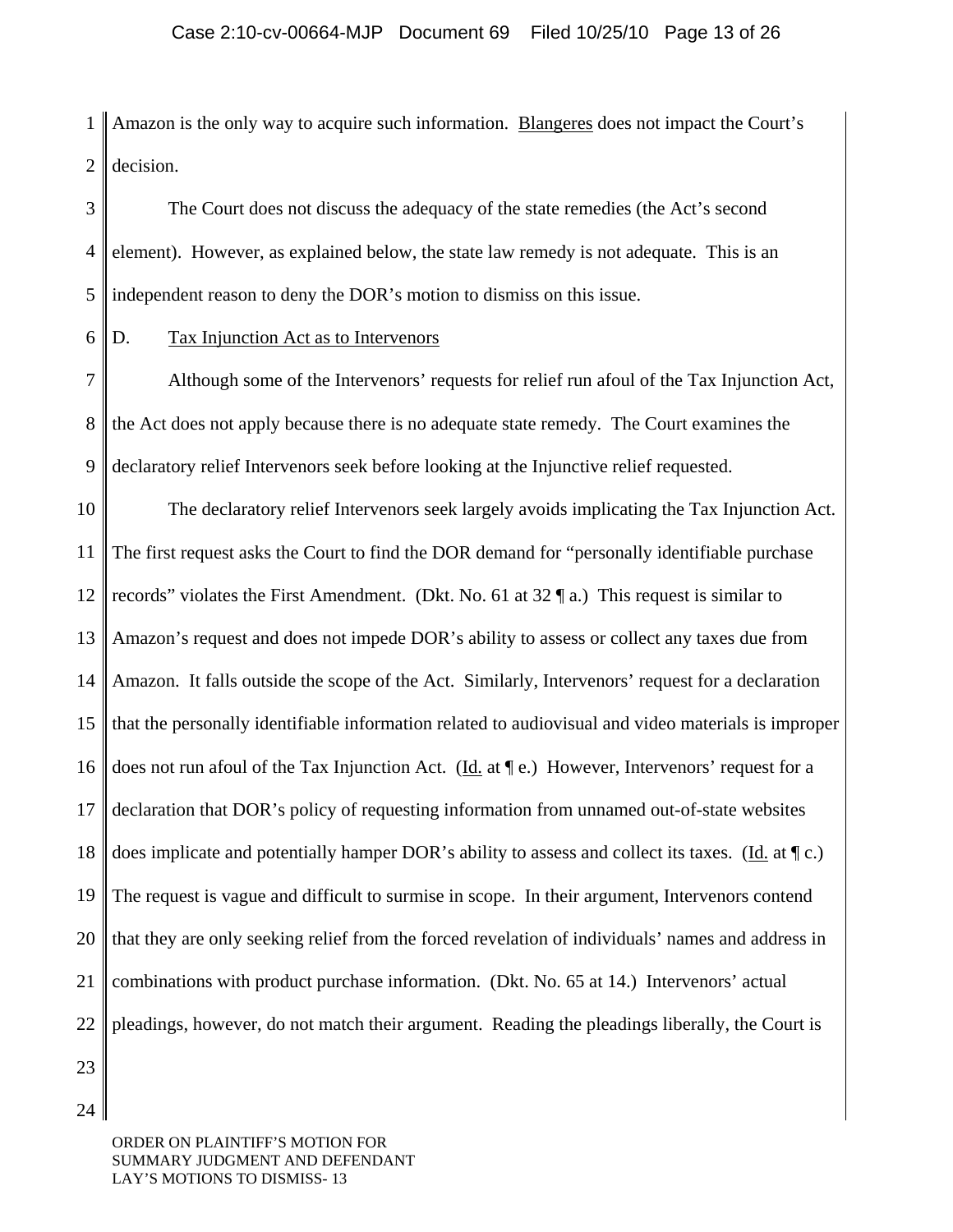1  $\mathcal{D}_{\mathcal{L}}$ convinced such a broad and vague request could hamper DOR's ability to assess tax liability in certain instances.

3 4 5 6 7 8 9 10 11 12 13 14 15 16 17 The injunctive relief Intervenors seek largely mirrors the declaratory relief they seek. The first request seeks only to prohibit Amazon from using personally identifiable customer information in the future. (Dkt. No. 61 at  $32 \text{ }\mathbf{I}$  b.) This falls outside the Act. It does not appear to impede any tax assessment of Amazon because DOR already possesses the information needed to assess Amazon. Similarly, the third injunction request does not appear to violate the Act. It seeks to prohibit Amazon from disclosing any personally identifiable customer information regarding video and audiovisual materials in the future without the customers' consent. (Id. at 33  $\degree$ ) An injunction issued as requested would not impede North Carolina's ability to assess or collect its taxes, as it need only comply with the Video Privacy Protection Act to avoid violating any injunction that might issue as the Intervenors request. However, the second injunctive request is extremely broad and exceeds the scope of this litigation. It seeks to enjoin DOR "from issuing information document requests that encompass constitutionally protected information about individuals' expressive and private activities." (Id. at  $\P d$ .) Unlike Amazon's requested declaratory relief, this request could hamper legitimate future requests made by the DOR in a different context that would impair the DOR's ability to run its tax scheme.

18 19 20 21 22 23 The mere fact that some of the relief the Intervenors request falls within the Tax Injunction Act's ambit is not fatal to jurisdiction. These claims are not barred by the Act because there is no "plain, speedy and efficient remedy" available in North Carolina. Federal courts "must construe narrowly [this] exception to the Tax Injunction Act." Grace Brethren, 457 U.S. at 413. A "plain, speedy and efficient remedy" requires there to be a "full hearing and judicial determination in which the party may assert federal rights." May Trucking Co. v. Or. Dep't of

24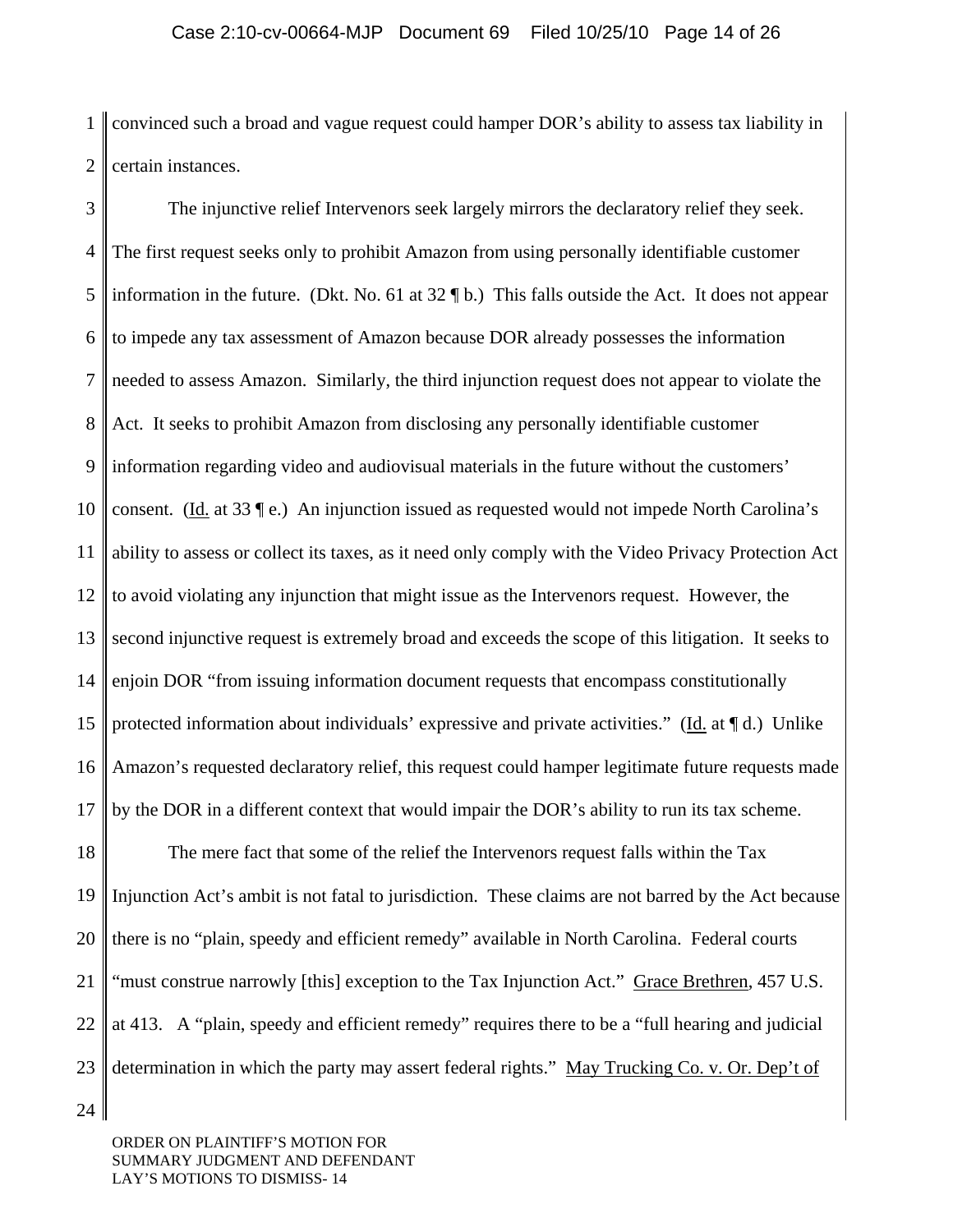1  $\mathcal{D}_{\mathcal{L}}$ 3 4 5 Transp., 388 F.3d 1261, 1270 (9th Cir. 2004) (internal citation and quotation omitted). "For state-court remedies to be 'plain,' the procedures available in state court must be certain." Id. A state remedy "is not plain within the meaning of the Tax Injunction Act . . . 'if there is uncertainty regarding its availability or effect.'" Direct Mktg. Ass'n, Inc. v. Bennett, 916 F.2d 1451, 1453 (9th Cir. 1990) (quoting Ashton v. Cory, 780 F.2d 816, 819 (9th Cir. 1986)).

6 7 8 9 10 11 12 13 14 15 16 17 18 19 20 21 22 23 Amazon and the Intervenors have demonstrated that they lack a "plain" remedy in North Carolina should a tax summons issue. 28 U.S.C. § 1341. The procedure governing tax summons disputes in North Carolina lacks certainty. North Carolina's Supreme Court recently held that a summons challenge is "a proceeding of a civil nature with its own specialized procedure that supplants the Rules of Civil Procedure." In re Summons to Ernst & Young, LLP, 684 S.E.2d 151, 156 (N.C. 2009). The process is summary and requires little weighing of evidence. Id. A superior court handling such a summons "has the inherent authority to take all actions reasonably necessary to properly administer its duties under N.C.G.S. § 105-258(a)." Id. at 154. There is no certainty that constitutional and federal statutory objections can be made or whether the Intervenors could appear as well. The Court notes that the court in  $Ernst & Young$  permitted a party to intervene, but that decision does not appear to have been grounded in any particular rule or procedure that might be applicable in any future case. Id. at 153. The DOR has pointed to no set of procedural rules that are applicable or available for this Court to review. The Ernst & Young case suggests that it is simply up to the judge handling the summons to determine whether or not to hear such objections. The DOR argues that the tax summons process is adequate simply because it was modeled after the IRS summons enforcement process, which has been held to be adequate. (Dkt. No. 56 at 7 (citing Reisman v. Caplin, 375 U.S. 440, 449 (1964)).) This is inadequate to show a plain remedy exists.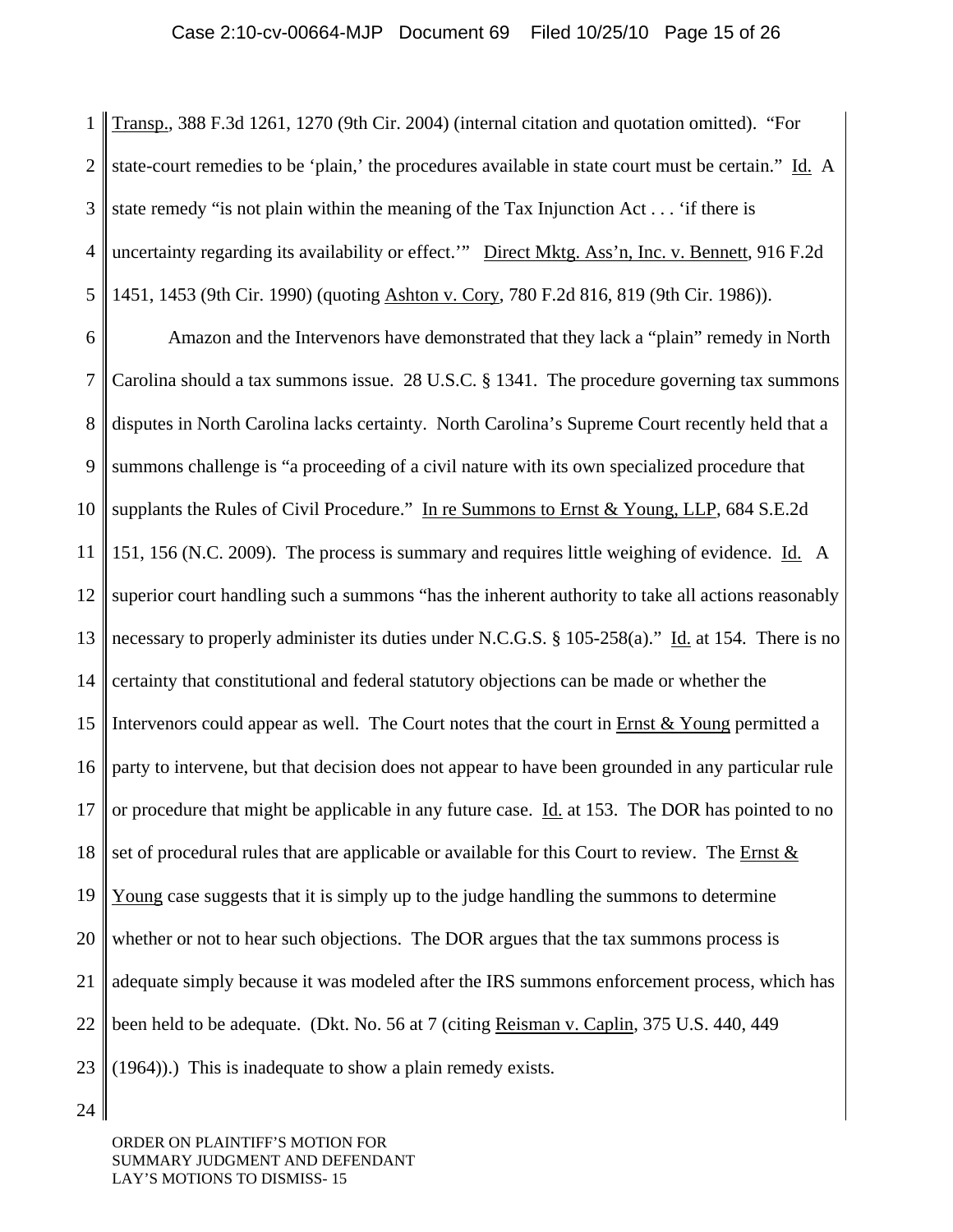1  $\mathcal{D}_{\mathcal{L}}$  Because the Court does not find there to be an adequate state remedy, the Court DENIES the DOR's motion to dismiss on this issue.

3 E. Comity Is Not A Bar

4 5 DOR also invokes comity as grounds for the Court's lack of jurisdiction. The Court is not persuaded.

6 7 8 9 10 11 12 13 14 15 Where state taxes are at issue, federal courts are generally cautioned from passing judgment on the constitutionality of state taxation of commercial activity. Commerce Energy, 130 S.Ct. at 2330. Unlike the relief sought in Commerce Energy, Amazon and the Intervenors do not ask the Court to rule on the validity of North Carolina's tax scheme. As explained above, Amazon's requests for relief do not require the Court to restrain North Carolina in assessing or collecting a tax from Amazon or to pass judgment on the constitutionality of North Carolina's taxation system. The Court is aware that the Intervenors' request relief that may implicate concerns of comity. The Court will therefore fashion the most appropriately narrow relief possible. The Court DENIES the motions to dismiss on the issue of comity. F. Jurisdiction and the Video Privacy Protection Act

16 17 The DOR seeks dismissal of both Amazon's and the Intervenors' claims brought under the Video Protection and Privacy Act ("VPPA"). (Dkt. No. 64 at 21.)

18 19 20 The Act makes it illegal for a video tape service provider to disclose "personally identifiable information concerning any consumer." 18 U.S.C.  $\S 2710(b)(1)$ . The Act permits the Court to issue injunctive relief. 18 U.S.C  $\S 2710(c)(2)(D)$ .

21 22 23 In its motion to dismiss, the DOR attacks Amazon's VPPA claim on the grounds that the Tax Injunction Act bars its application. As explained above, that bar does not exist. There is no jurisdictional bar to Amazon's VPPA claim. The Court addresses the merits of the claim below.

24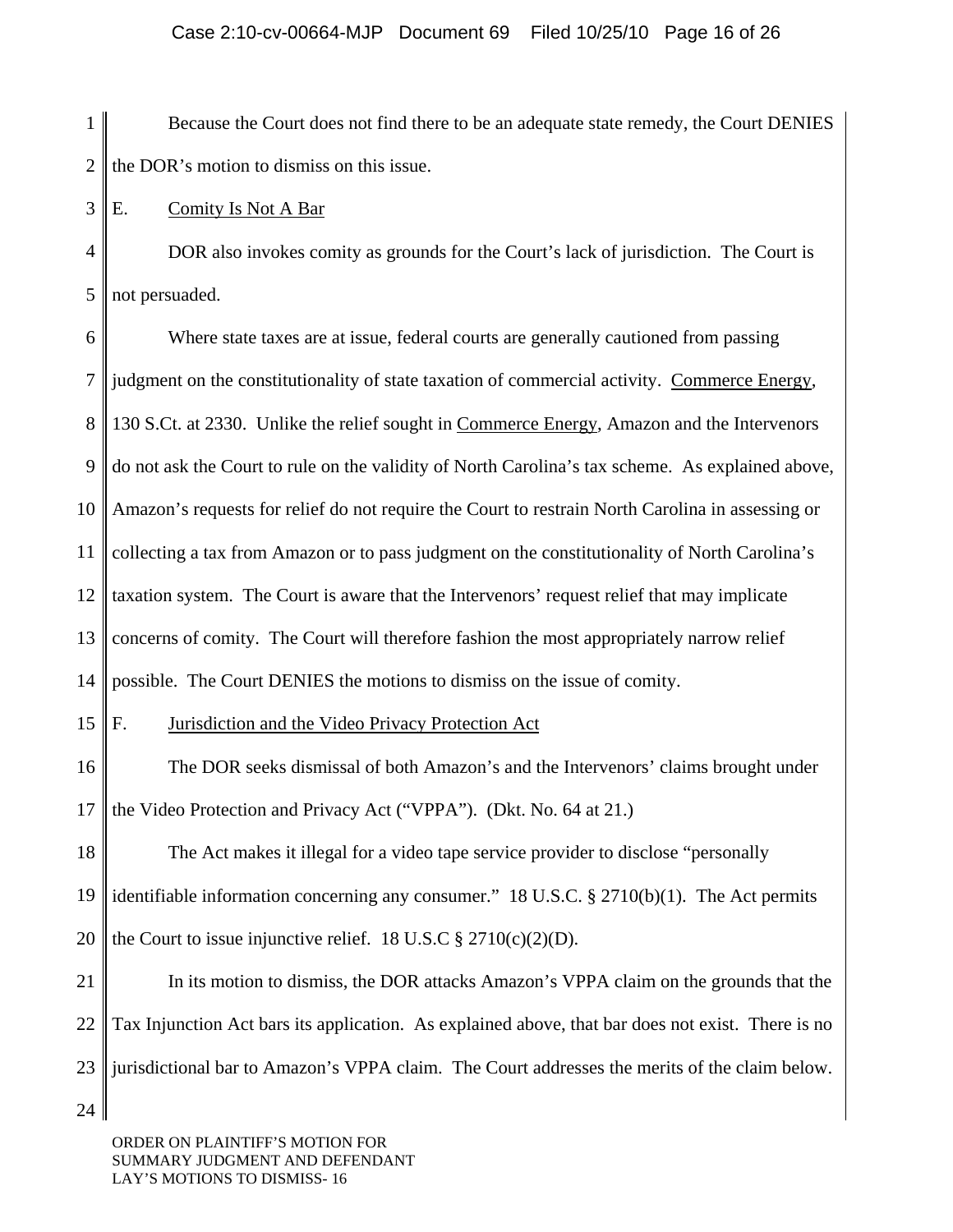1 2 3 4 5 6 7 8 9 10 11 12 13 14 15 16 17 18 19 The DOR argues that the Intervenors' VPPA claim is improper because only "video tape service providers" can be liable under the Act and the DOR is not such a provider. (Dkt. No. 64 at 21.) The Court disagrees. The VPPA provides "[a]ny person aggrieved by any act of a person in violation of this section may bring a civil action in a United States district court." 18 U.S.C. §  $2710(c)(1)$ . One violation of the section occurs when "[a] video tape service provider ... knowingly discloses, to any person, personally identifiable information concerning any consumer." 18 U.S.C.  $\S$  2710(b)(1). The Act can also be violated when personally identifiable information is obtained from a video tape service provider in any manner other than as narrowly provided by the Act. See id.  $\S 2710(b)(2)$ . For example, a law enforcement agency can legally obtain video records only if it has a valid warrant. 18 U.S.C. § 2710(b)(2)(C). Without a proper warrant, the agency violates the Act by improperly obtaining the record. A "person aggrieved by any act of [the agency] in violation" of the VPPA could file suit against that agency, which is a "person in violation of [the VPPA]." 18 U.S.C. § 2710(c)(1). The Court is aware that "video tape service providers" are the only person expressly defined as a person who can be liable under the Act. 18 U.S.C. § 2710(b)(1). However, there is no limitation in section  $(c)(1)$  that the civil action must only be brought against the video tape service provider. It strikes the Court as logical that suits can be brought against those who receive personally identifiable information in violation of the Act. Had Congress intended to limit the scope of civil actions it could have, but apparently did not.

20

21

22

23

24

 To read the VPPA's civil suit provision as limited to suits against video tape service providers ignores the Act's plain language and its intent to protect disclosure of private information to those who are not providers, but who nonetheless may attempt access the information. The Court agrees with the statutory analysis in Dirkes v. Borough of Runnemede,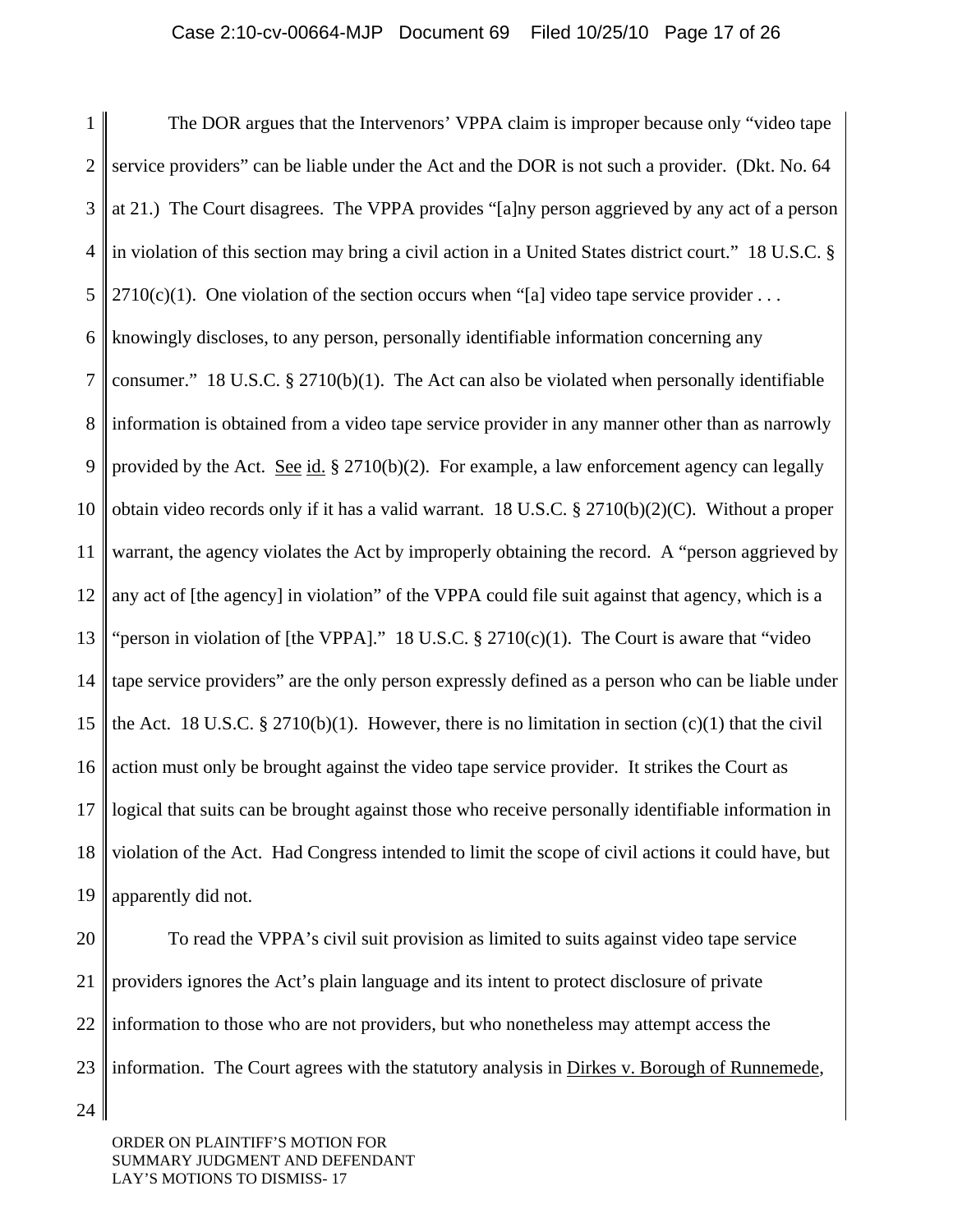1  $\mathcal{D}_{\mathcal{L}}$ 3 4 5 6 7 that the purpose of the VPPA is to prevent the disclosure of private information and to allow parties to "bring suit against those individuals who have come to possess . . . the private information in flagrant violation of the purposes of the Act." 936 F. Supp. 235, 240 (D.N.J. 1996). The Court is aware that the Sixth Circuit has come to an opposite conclusion, but the Court disagrees with the Sixth Circuit's analysis of the plain language of the Act. See Daniel v. Cantrell, 375 F.3d 377, 381-82 (6th Cir. 2004). The Court DENIES the DOR's motion to dismiss on this issue.

8 G. First Amendment

9 10 11 Amazon pursues summary judgment as to its First Amendment claim that the DOR's request for all information related to Amazon's sales to North Carolina residents violates the First Amendment. The Court agrees and GRANTS the motion.

12 13 14 15 16 17 18 19 20 21 22 The First Amendment protects a buyer from having the expressive content of her purchase of books, music, and audiovisual materials disclosed to the government. Citizens are entitled to receive information and ideas through books, films, and other expressive materials anonymously. In the context of distribution of handbills, the Supreme Court held that anonymity "exemplifies the purpose behind the Bill of Rights, and of the First Amendment in particular." McIntyre v. Ohio Elections Comm'n, 514 U.S. 334, 357 (1995); Talley v. California, 362 U.S. 60, 64 (1960) (protecting anonymity in handing out campaign literature). The fear of government tracking and censoring one's reading, listening, and viewing choices chills the exercise of First Amendment rights. In a concurring opinion, Justice Douglas highlighted the deleterious effect of governmental meddling in the reading habits of its citizens: "Some will fear to read what is unpopular what the powers-that-be dislike. When the light of publicity may reach

23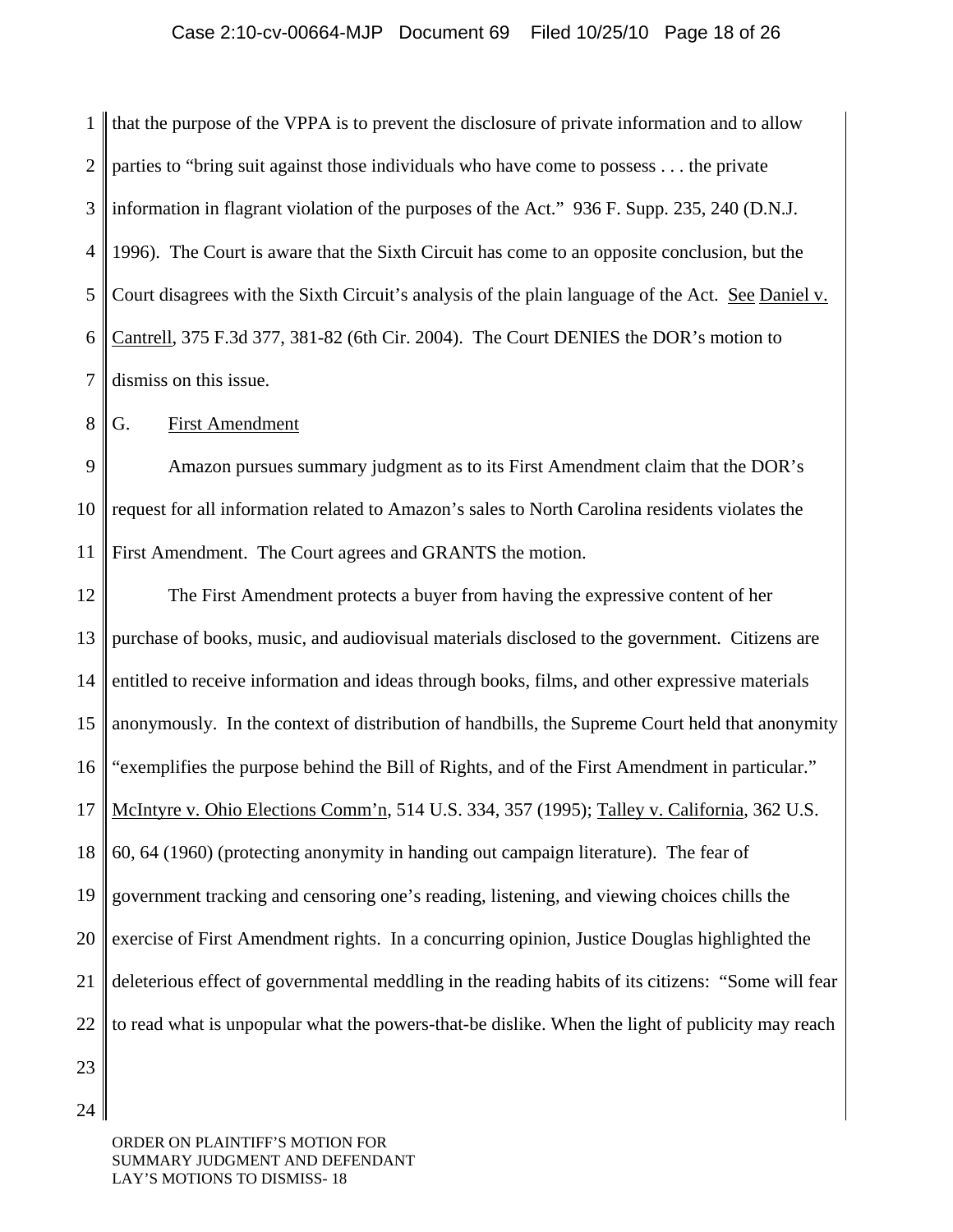1 2 any student, any teacher, inquiry will be discouraged." United States v. Rumely, 345 U.S. 41, 57-58 (1953) (Douglas, J., concurring).

3 4 5 6 7 8 9 10 11 12 13 14 15 16 17 18 19 20 Two district courts addressing subpoenas seeking book purchase records have similarly held the First Amendment rights are implicated where the government seeks the disclosure of reading, listening, and viewing habits. In In re Grand Jury Subpoena to Amazon.com Date August 7, 2006, 246 F.R.D. 570 (W.D. Wis. 2007), the court held that the government had to show a compelling need to obtain the personal identities and titles of books certain persons purchased through Amazon from a seller suspected of tax evasion. The government served Amazon a subpoena duces tecum seeking the identities of customers of the criminal defendant and information about their purchases.  $\underline{Id}$ , at 571. Amazon provided the requested information, except the identities of the purchasers, objecting that the revelation of the purchasers' identities would violate their First Amendment rights.  $\underline{Id}$  at 572. The court agreed. The court barred the government from contacting anyone who did not consent to talking to the government, noting that the First Amendment was implicated where the government might "peek into the reading habits of specific individuals without their prior knowledge or permission." Id. at 572. A similar result was reached by a district court handling a subpoena request to obtain the book purchasing records of Monica Lewinsky. In re Grand Jury Subpoena to Kramerbooks & Afterwords, Inc., 26 Med. L. Rptr. 1599, 1600-01 (D.D.C. 1998). The court held that the Independent Counsel investigating President Clinton had to show a compelling interest and sufficient nexus to sustain his request. Id.

21 22 23 The DOR relies on a string of inapposite cases that involve the validity of tax summonses generally. None of the cases involved challenges on First Amendment grounds. For example, the DOR invokes United States v. Powell, 379 U.S. 48 (1964) as the measure of whether a tax

ORDER ON PLAINTIFF'S MOTION FOR SUMMARY JUDGMENT AND DEFENDANT LAY'S MOTIONS TO DISMISS- 19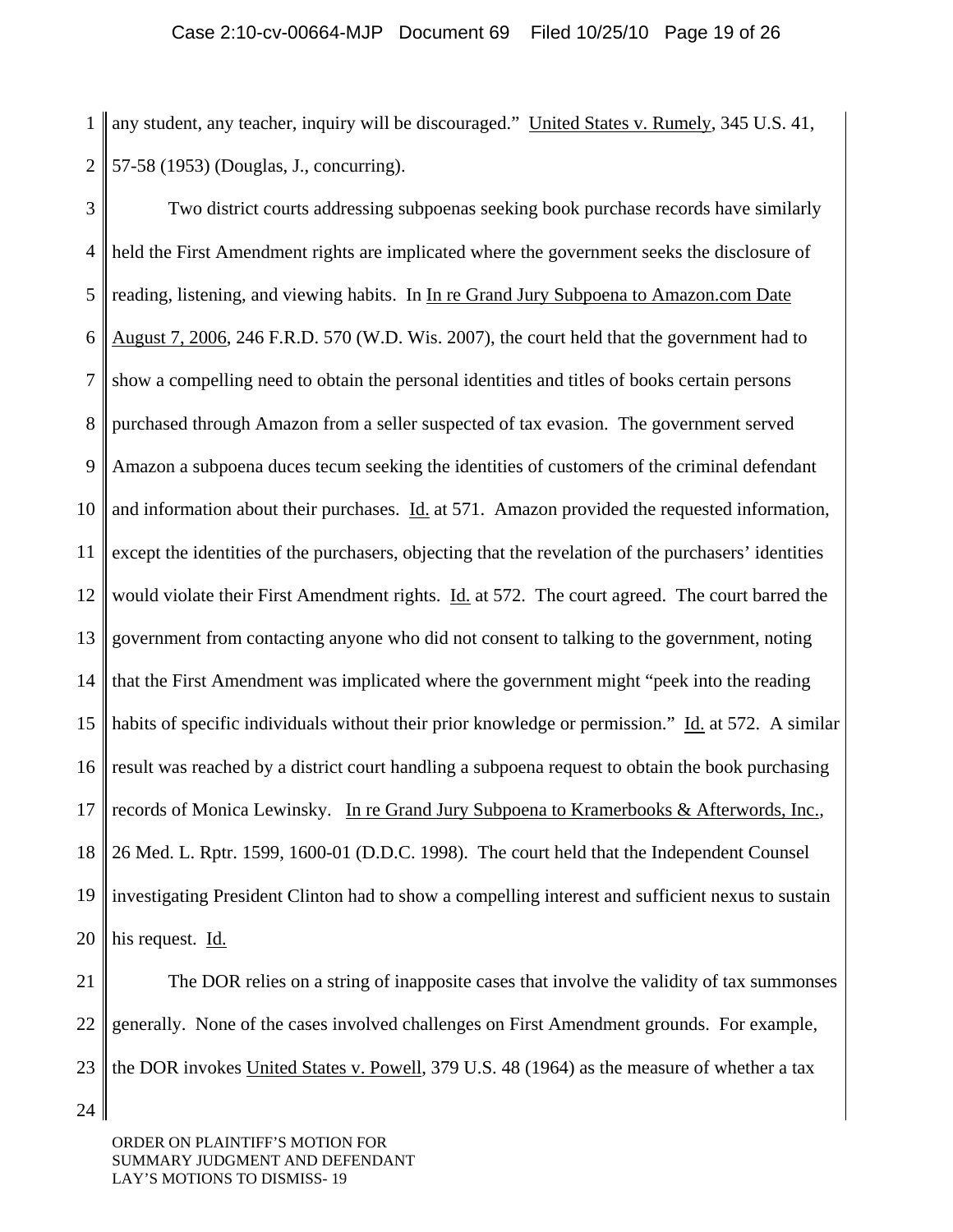## Case 2:10-cv-00664-MJP Document 69 Filed 10/25/10 Page 20 of 26

1  $\mathcal{D}_{\mathcal{L}}$ 3 4 5 summons is constitutional. While that case did address the validity of tax summonses generally, it has no bearing on a challenge to a tax-related request that implicates the First Amendment. The Court primarily addressed whether a tax summons had to satisfy probable cause, which is not a present concern. See id. at 51-58. The cases the DOR cites do not alter the Court's view as to the First Amendment's applicability in this matter.

6 7 8 9 10 11 12 13 14 15 16 17 18 19 20 Amazon and the Intervenors have established that the First Amendment protects the disclosure of individual's reading, listening, and viewing habits. For example, the Intervenors make uncontroverted statements that they fear the disclosure of their identities and purchases from Amazon to the DOR and that they will not continue to make such purchases if Amazon reveals the contents of the purchases and their identities. (Dkt. Nos. 25-29.) The DOR concedes that the First Amendment protects them from such disclosures. In fact, the DOR has repeatedly stated it does not want detailed information about purchases for fear of implicating the First Amendment. (See Dkt. No. 43 at 8.) However, DOR has consistently requested this very information by reaffirming its broad requests. At the same time, the DOR has also refused to give up the detailed product information about Amazon's customers' purchases. (Woodard Decl. ¶ 16.) The pending request for "all information as to all sales" by Amazon implicates the First Amendment rights of Amazon's customers and the Intervenors.<sup>2</sup> While the DOR states that it could not possibly match the names to the purchases, its promise of forbearance is insufficient to moot the First Amendment issue. See United States v. Stevens, 130 S.Ct. 1566, 1591 (2010) (stating that the Court "would not uphold an unconstitutional statute merely because the

21

 $\overline{a}$ 

<sup>22</sup> 23  $2^2$  The DOR suggested at oral argument that the Court should look to the state of mind of Defendant Lay to intuit that the request is more narrowly than the actual language of the request. This argument is particularly unavailing where counsel admitted that Defendant Lay did not draft the request. It is simply implausible that Amazon or any other recipient of a request from the

 $24 \parallel$ DOR should have to divine the unspoken intent of the Department to comply with a request.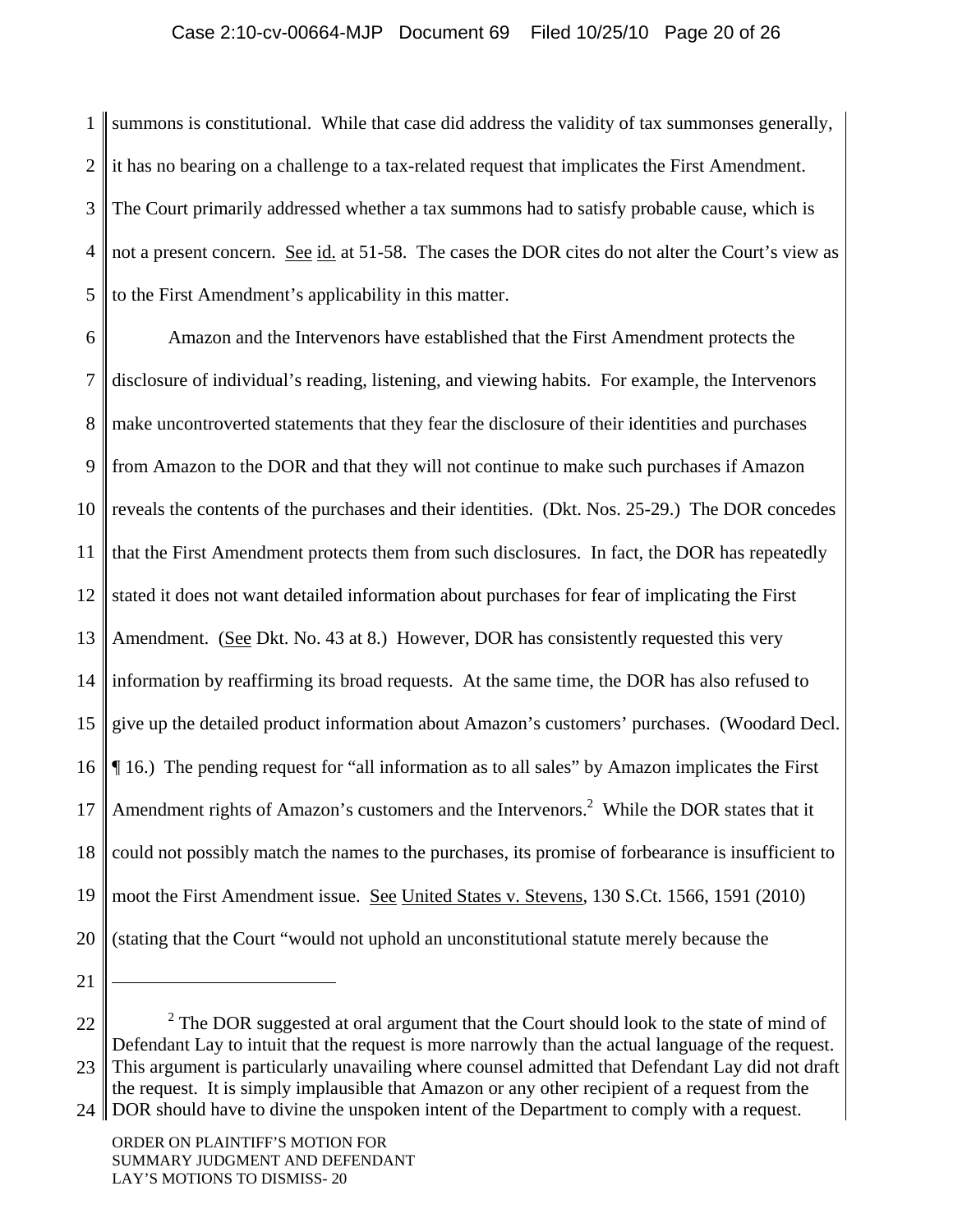1  $\mathcal{D}_{\mathcal{L}}$ 3 Government promised to use it responsibly"). The Court finds the disclosure of the identities and detailed information as to the expressive content of Amazons' customers' purchases will have a chilling effect that implicates the First Amendment.

4 5 6 7 8 9 10 11 Given that the DOR's request implicates the First Amendment, the DOR must show "a compelling governmental interest warrants the burden, and that less restrictive means to achieve the government's ends are not available." United States v. C.E. Hobbs Found., 7 F.3d 169, 173 (9th Cir. 1993) (setting for the standard for a First Amendment challenge to an IRS summons). There must also be a "substantial relation between the information sought and a subject of overriding and compelling state interest." Gibson v. Fla. Legislative Investigation Comm., 372 U.S. 539, 546 (1963) (in the context of a legislative subpoena). The DOR must "actually need[] the disputed information." In re Grand Jury Subpoena to Amazon.com, 246 F.R.D. at 572.

12 13 14 15 16 17 18 19 20 21 22 23 The DOR concedes that it has no legitimate need or use for having details as to North Carolina Amazon customers' literary, music, and film purchases. In spite of this, the DOR refuses to give up the detailed information about Amazon's customers' purchases, while at the same time requesting the identities of the customers and, arguably, detailed records of their purchases, including the expressive content. With no compelling need for both sets of information, the DOR's request runs afoul of the First Amendment. It bears noting, too, that the DOR's requests for information were made solely in the context of calculating Amazon's potential tax liability. Amazon has provided all of the data necessary to determine its tax liability, except any potential tax exemptions. The DOR has failed to articulate the compelling need to calculate these possible exemptions, particularly where it has admitted that it can and will assess Amazon at the highest rate and it would permit Amazon to "challenge the assessment and . . . establish that exemptions or lower tax rates applied to some products." (Woodard Decl.

24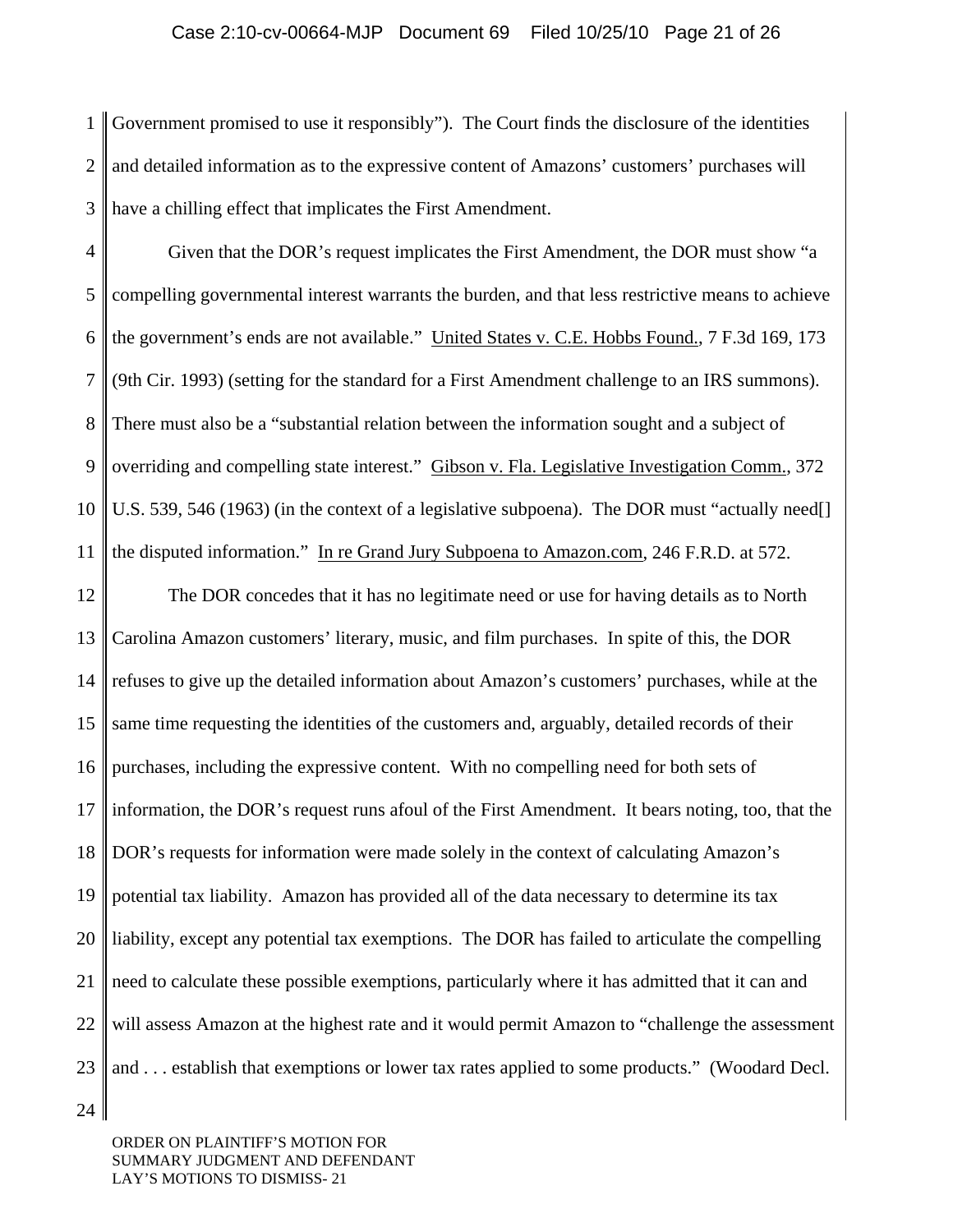1  $\mathcal{D}_{\mathcal{L}}$ 3 ¶ 15.) Even assuming there is a compelling need to calculate Amazon's tax liability inclusive of exemptions, the DOR's requests are not the least restrictive means to obtain the information. The request is overbroad. The Court GRANTS the motion for summary judgment.

4 H. Washington State Constitution

5 6 7 8 9 10 Amazon makes little mention of the Washington Constitution in its motion, other than to remark that its protections of speech are arguably broader than the First Amendment. (Dkt. No. 44 at 13-14 (citing JJR Inc. v. City of Seattle, 126 Wn.2d 1, 8 (1995)).) The DOR does not respond directly to Amazon's Washington law claim. The Court does not reach this issue, as Amazon has not adequately briefed the issue. The Court does not grant relief under the Washington Constitution.

11 I. VPPA

12 13 Amazon argues that disclosure of personal identifiable information in response to the DOR's request would violate the VPPA. The Court agrees.

14 15 16 17 18 19 20 21 Under the VPPA, Amazon qualifies as a "video tape service provider." 18 U.S.C. §  $2710(a)(4)$ . The records the DOR seeks include "personally identifiable information," as the VPPA defines that term includes "information which identifies a person ahs having requested or obtained specific video materials or services from a video tape service provider." 18 U.S.C. §  $2710(a)(3)$ . As explained above, Amazon may not disclose records regarding its customer's video or audiovisual purchases except in limited circumstances. 18 U.S.C. § 2710(b). Relevant to this case, Amazon may only disclose the information: pursuant to a court order, in a civil proceeding upon a showing of compelling

22 23 need for the information that cannot be accommodated by any other means, if-- (i) the consumer is given reasonable notice, by the person seeking the disclosure, of the court proceeding relevant to the issuance of the court order; and (ii) the consumer is afforded the opportunity to appear and contest the claim of the person seeking the disclosure.

24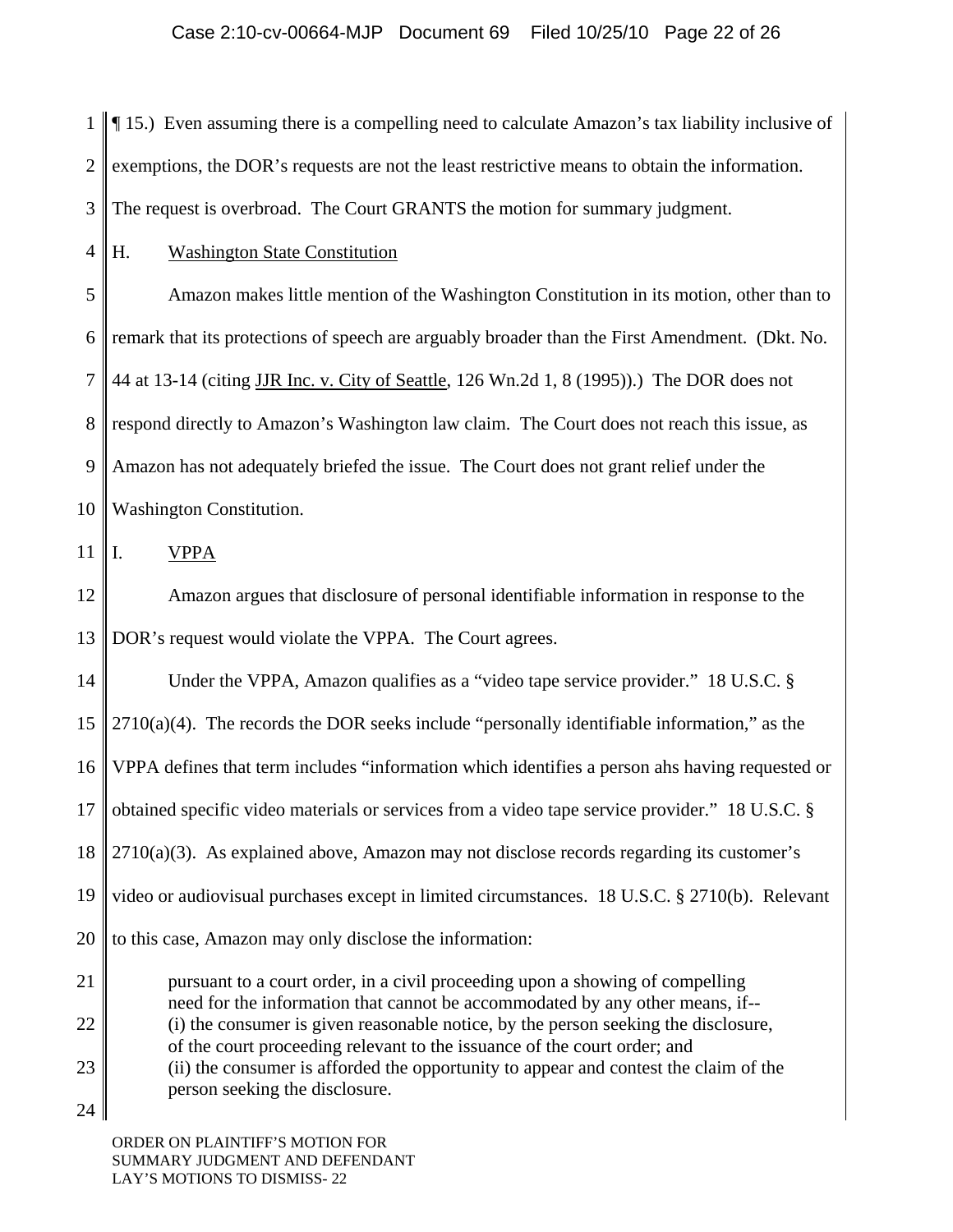| $\mathbf{1}$   | 18 U.S.C § 2710(b)(2)(F).                                                                            |  |
|----------------|------------------------------------------------------------------------------------------------------|--|
| $\overline{2}$ |                                                                                                      |  |
| 3              | The DOR's request runs afoul of the VPPA. It requires Amazon to disclose the                         |  |
| $\overline{4}$ | personally identifiable information about its customers to the government in violation of the Act.   |  |
| 5              | The DOR argues that this issue is not ripe because it has not requested specific video titles. (Dkt. |  |
| 6              | No. 52 at 21.) This statement is incorrect. The DOR asked for "all information for all sales,"       |  |
| $\overline{7}$ | which clearly calls for information about the video titles. (Compl. 126.) Should the DOR later       |  |
| 8              | issue a tax summons, it must show compelling need for the information in order to avoid              |  |
| 9              | violating the VPPA. As explained above, the DOR lacks a compelling need for the identities and       |  |
| 10             | detailed information about North Carolina Amazon customers' video and audiovisual purchases.         |  |
| 11             | The Court GRANTS summary judgment on this issue.                                                     |  |
| 12             | Scope of Relief<br>J.                                                                                |  |
| 13             | The nature of the declaratory relief offered by the Court is critical to the ruling. As              |  |
| 14             | explained above, the Intervenors seek broad relief that extends beyond the factual and legal         |  |
| 15             | dispute before the Court. The Court is aware of the sensitive nature of this case. The declaratory   |  |
| 16             | relief issued here is of limited scope and cannot be interpreted to grant Amazon a free pass from    |  |
| 17             | complying with any valid tax law of North Carolina or elsewhere.                                     |  |
| 18             | Amazon seeks "a declaration that, to the extent the March Information Request demands                |  |
| 19             | that Amazon disclose its customers' names, addresses or any other personal information, it           |  |
| 20             | violates the First Amendment and 18 U.S.C. § 2710." (Dkt. No. 1 at $14 \P 1$ .) This request is      |  |
| 21             | notably narrow because it is specifically tied to the March Information Request. The DOR's           |  |
| 22             | request sought "all information for all sales" by Amazon to customers in North Carolina. As          |  |
| 23             | phrased, the request is overly broad. The Court, however, adds an additional limit to the            |  |
| 24             | declaratory relief Amazon proposes. The declaratory relief Amazon requests is valid only as          |  |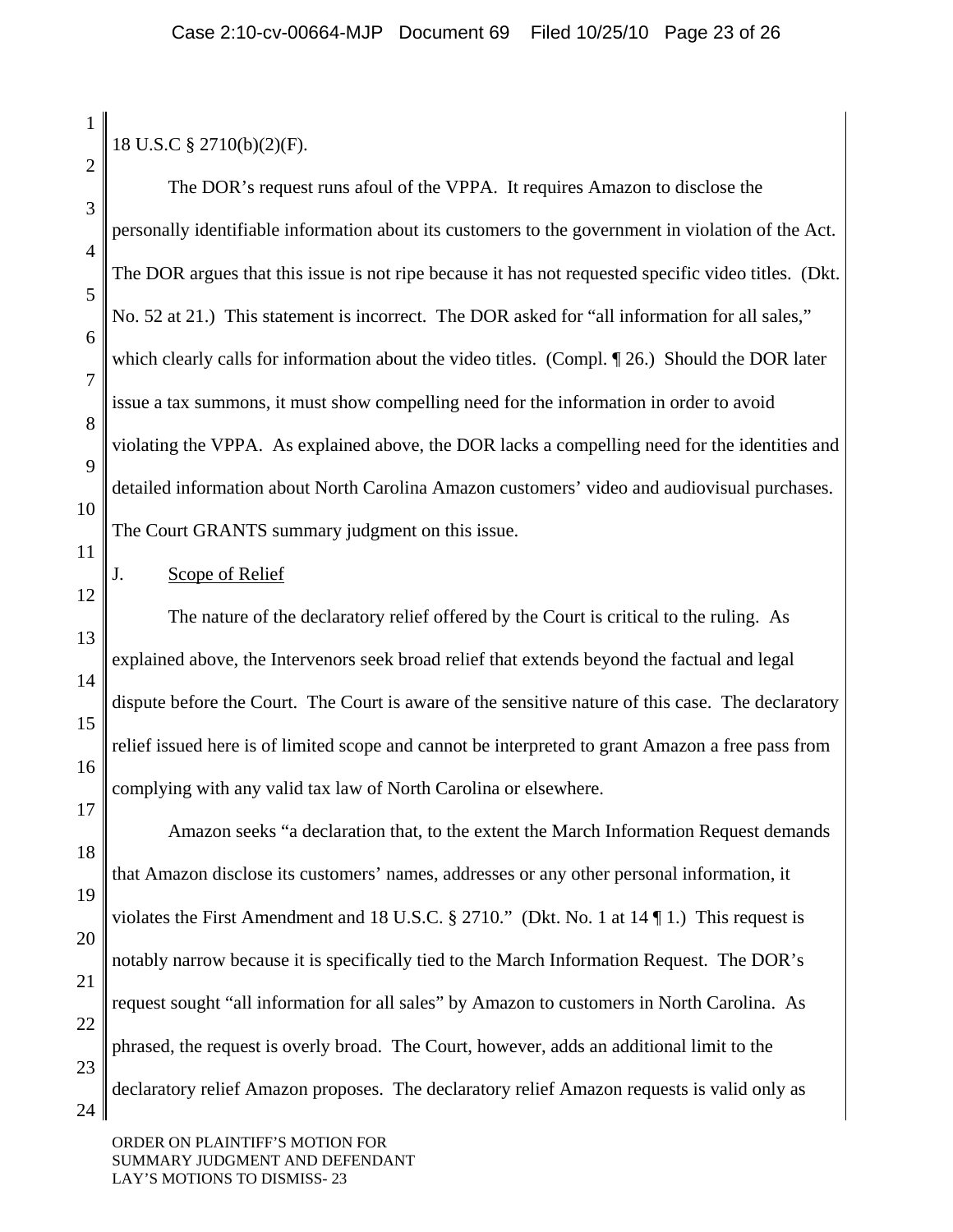1  $\mathcal{D}_{\mathcal{L}}$ 3 4 5 6 7 8 9 10 long as the DOR continues to have access to or possession of detailed purchase records obtained from Amazon. Thus, the Court grants a declaratory relief as follows: to the extent the March Information Request demands that Amazon disclose its customers' names, addresses or any other personal information, it violates the First Amendment and 18 U.S.C. § 2710, only as long as the DOR continues to have access to or possession of detailed purchase records obtained from Amazon (including ASIN numbers). Issuing the declaratory relief as phrased does not prohibit the DOR from issuing a new request for information as to only the names and addresses of Amazon's customers and general product information, assuming that DOR destroys any detailed information that it currently possesses. The Court does not issue the second requested declaration because Amazon has not adequately addressed its Washington Constitution claim.

11 12 13 14 15 Because the Intervenors have not moved for relief the Court does not issue any of the relief they request in their complaint. The Court notes that much of the declaratory and injunctive relief sought overlaps with the declaratory relief issued by this order. (See Dkt. No. 651 at 32 ¶¶ a, b, e, f.) The Court doubts that any broader relief requested would be properly issued on the record developed thus far. (See id.  $\P$  $(c, d)$ )

16 K. Motion to Strike

17 18 19 20 21 22 Amazon asks the Court to strike the Third Declaration of H. Alan Woodard submitted with DOR's reply brief to its motion to dismiss. The declaration contains news articles and editorials and new factual assertions. Woodard's declaration does not set out or explain the foundation for his ability to attest to the accuracy of the news articles and the factual assertions made in the declaration. The Court GRANTS the motion and STRIKES the declaration and the articles attached thereto.

23

24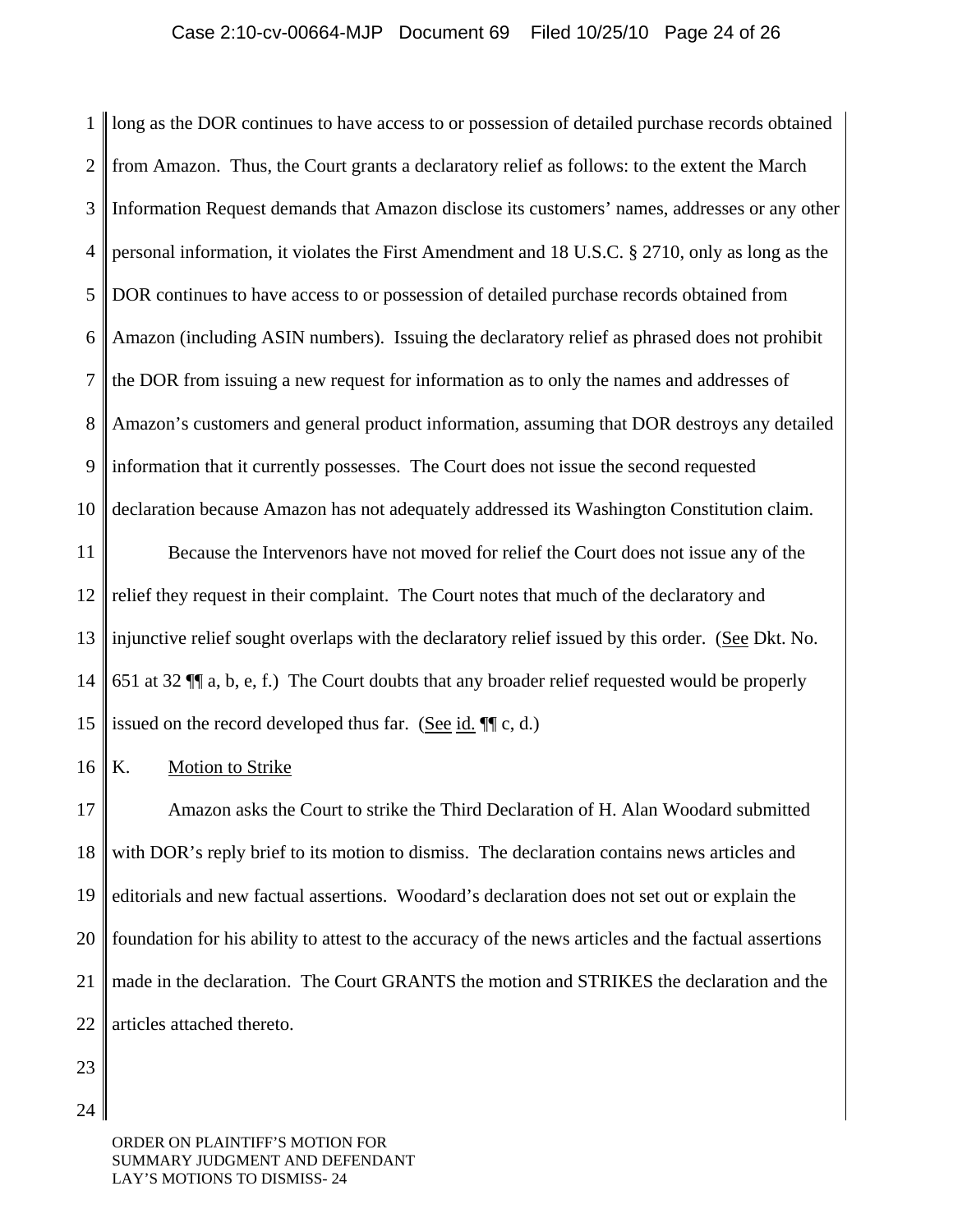1  $\mathcal{D}_{\mathcal{L}}$ 3 4 5 6 7 8 9 10 11 12 13 14 15 16 Amazon also asks the Court to strike Section IV of DOR's reply brief filed in support of its motion to dismiss where it presents new arguments for the first time. (Dkt. No. 56 at 12.) Arguments cannot be raised properly for the first time on reply. The Court GRANTS the motion and strikes this portion of the briefing. The Court also notes that the argument the DOR pursues, that summary judgment is premature, is untenable. "A party may move for summary judgment at any time." Fed. R. Civ. P.  $56(c)(1)(A)$ . The DOR cites Mohamed v. Jeppesen Dataplan, Inc., 579 F.3d 943, 961 n.9 (9th Cir. 2009), for the proposition that summary judgment may not be granted before the defendant files an answer. This is a thoroughly incorrect reading of Jeppesen and the law. In a footnote, the court in Jeppesen reiterated that the lower court could not have granted summary judgment in that case because it was unclear whether any issues of fact were in dispute, in part because the defendant had yet to even answer. The court did not establish a rule that no summary judgment can be filed before an answer is been filed. Here, contrary to the facts in Jeppesen, the DOR has filed two motions to dismiss, several declarations, and "does not dispute th[e] general proposition" that Amazon's summary judgment motion "turns on legal issues, not facts." (Dkt. No. 53 at 4.) Having failed to raise a genuine issue of material fact, DOR cannot properly rely on Jeppesen and otherwise ignore Rule 56(c)(1)(A).

17

#### **Conclusion**

18 19 20 21 22 23 The Court DENIES the DOR's two motions to dismiss. The jurisdictional arguments are not proper. There is no jurisdictional bar to either Amazon's or the Intervenors' complaints. The Court GRANTS Amazon's motion for summary judgment. Amazon has shown a right to obtain declaratory relief given that the DOR's information requests run afoul of the First Amendment and the VPPA. The Court therefore declares: to the extent the March Information Request demands that Amazon disclose its customers' names, addresses or any other personal

24